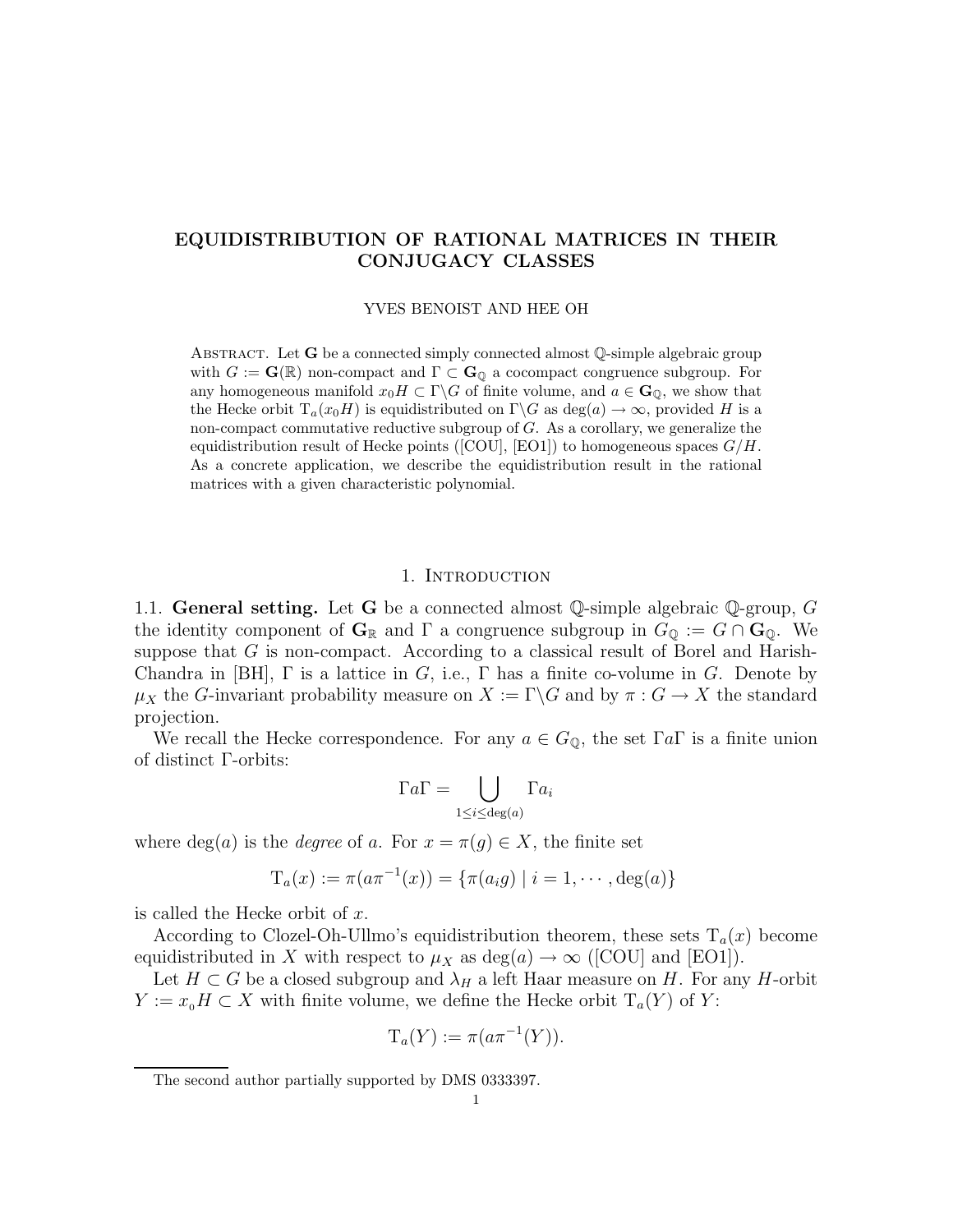Noting that Y is closed (Theorem 1.13 of [Ra]),  $T_a(Y)$  is a finite union of closed Horbits of finite volume. Let  $\lambda_a$  denote the unique H-invariant measure on X supported on  $T_a(Y)$  which is locally equal to  $\lambda_H$  on each H-orbit in  $T_a(Y)$ .

**Theorem 1.1. (Equidistribution for**  $T_a(Y)$ ) Let **G** be a connected simply connected almost Q-simple algebraic Q-group with  $G = \mathbf{G}_{\mathbb{R}}$  non-compact and  $\Gamma$  a cocompact congruence subgroup in  $G_{\mathbb{Q}}$ . Let H be a closed commutative reductive non-compact subgroup of G.

Then for any H-orbit  $x_0H \subset X$  with finite volume, the Hecke orbit  $T_a(x_0H)$  becomes equidistributed with respect to  $\mu_X$  as  $deg(a) \to \infty$ .

That is, for any  $f \in C_c(X)$ , one has

$$
\lim_{\deg(a)\to\infty}\frac{1}{\lambda_a(X)}\int_X f\ d\lambda_a=\int_X f\ d\mu_X.
$$

We remark that  $\lambda_a(X) \leq \lambda_H(Y) \cdot \deg(a)$  and that the condition  $\deg(a) \to \infty$  is equivalent to  $\lambda_a(X) \to \infty$  (see Corollary 7.3). Note that  $\lambda_a(X)$  is simply the total volume of  $T_a(Y)$ .

Recall that a commutative subgroup  $H$  is said *reductive* if all the elements in  $H$ are semisimple. There are many examples of  $x_0H$  which satisfy the assumptions of Theorem 1.1. For instance, for  $x_0 = [e]$ , H can be the group of real points of a maximal R-isotropic torus of G which is Q-anisotropic. Such a Cartan subgroup  $H$ always exists [PR1].

The hypothesis "Γ cocompact" and the hypothesis "H commutative reductive and non-compact" might be avoided in Theorem 1.1: for instance, when  $H$  is maximal semisimple instead of commutative, a similar statement can be obtained as a special case of a general equidistribution statement for H-invariant subsets in  $\Gamma \backslash G$  due to Eskin and Oh in [EO2]. Their proof is based on Ratner's classification of H-invariant measure on  $\Gamma \backslash G$ 

In addition to Clozel-Oh-Ullmo's theorem [COU], our proof of Theorem 1.1 is based on the introduction of weighted Hecke operators as well as on a careful analysis of the corresponding weights, which allows us to relate them to the standard Hecke operators.

Note that other kinds of related equidistribution statements are due to Linnik [Li], Sarnak [Sa] and Gan and Oh [GO].

The following corollary is a restatement of Theorem 1.1, in view of the homeomorphism between the H-invariant measures on  $\Gamma \backslash G$  and the Γ-invariant measures on  $G/H$ .

Let  $V = G/H$  and  $v_0 = g_0H \in V$  with  $\pi(g_0) = x_0$ . The H-orbit  $x_0H$  being closed in X implies that  $v_0\Gamma$  is discrete in V. Starting from the single Γ-orbit Γ $v_0$  in V, the Hecke correspondence allows us to construct the set

$$
T_a(v_0) := \Gamma a \Gamma v_0 \subset V
$$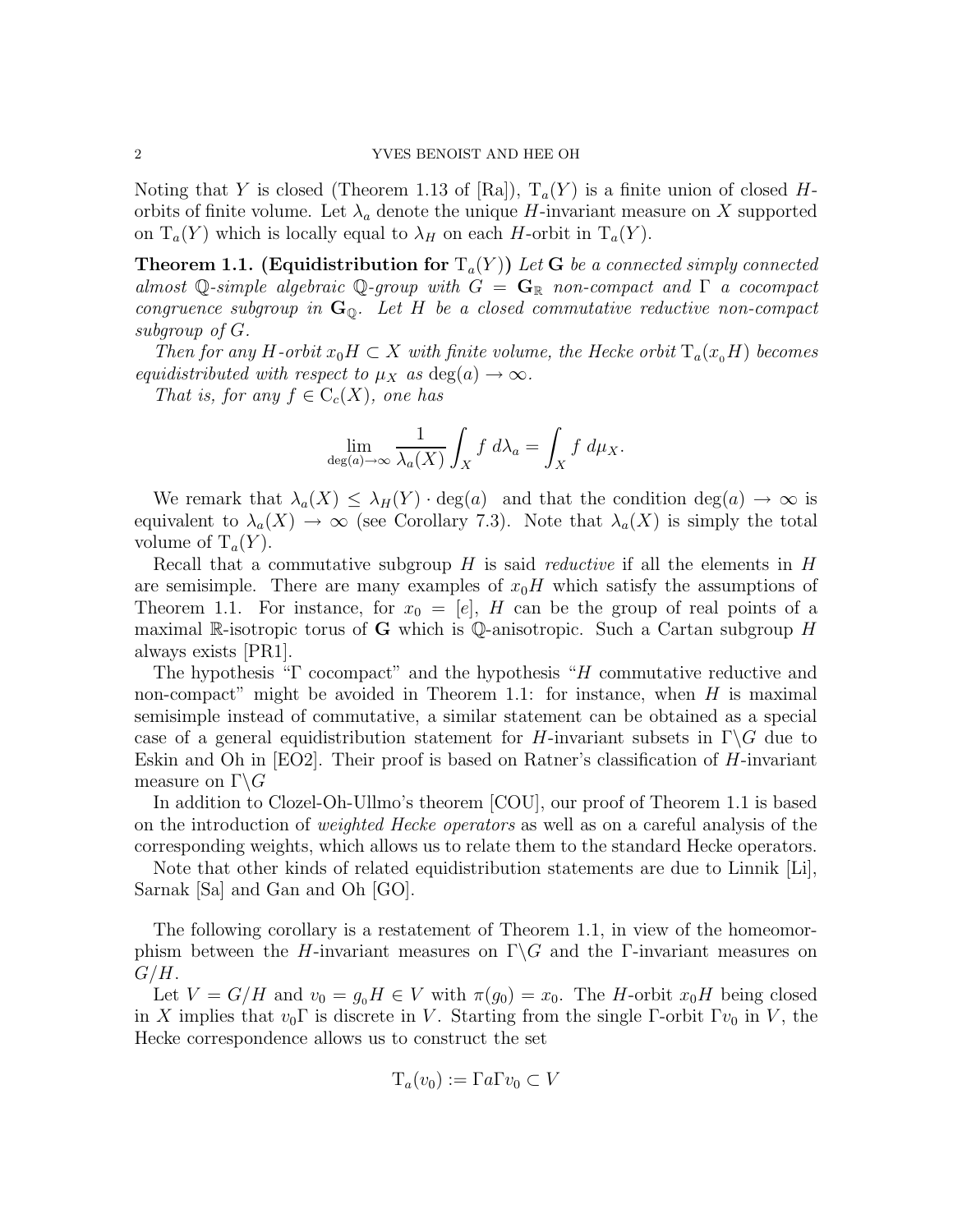which is a finite union of discrete Γ-orbits for any  $a \in G_0$ . Denote by  $\lambda$  a G-invariant measure on  $V$ , which is unique up to a scalar multiple.

The following corollary generalizes the equidistribution of Hecke points on G [COU] to homogeneous spaces  $G/H$ :

Corollary 1.2. (Equidistribution for  $T_a(v_0)$ ) Let G, H  $x_0 = \pi(g_0)$  and  $\Gamma$  be as in Theorem 1.1. Then for any compact subset  $\Omega$  of V with boundary measure zero, one has for  $v_0 = g_0 H \in V$ ,

$$
#(T_a(v_0) \cap \Omega) \sim c_a \lambda(\Omega) \quad \text{as deg}(a) \to \infty
$$

where  $c_a = c_a(\Gamma)$  are constants independent of  $\Omega$ .

The most natural family of examples of homogeneous spaces  $G/H$  to which Corollary 1.2 applies are the conjugacy classes of regular semisimple elements in  $G_{\mathbb{Q}}$ . For  $s \in G$ , denote by  $\mathcal{C}(s)$  the conjugacy class of s, that is,

$$
\mathcal{C}(s) := \{ t \in G \mid t = gsg^{-1} \text{ for some } g \in G \}.
$$

The following says that the set of elements in  $C(s)$  which can be conjugate to s via  $\Gamma a \Gamma$  is equidistributed:

Corollary 1.3. (Equidistribution in conjugacy class) Let G and  $\Gamma$  be as in Theorem 1.1. Let  $s \in G_{\mathbb{Q}}$  be a regular semisimple element whose centralizer in **G** is a R-isotropic and Q-anisotropic torus.

Then for any compact subset  $\Omega$  of  $\mathcal{C}(s)$  with boundary measure zero,

$$
\#\{t \in \Omega \mid t = gsg^{-1} \text{ for some } g \in \Gamma a \Gamma\} \sim c_a \lambda(\Omega) \quad \text{ as } \deg(a) \to \infty
$$

where  $c_a = c_a(\Gamma)$  are constants and  $\lambda$  denote a G-invariant measure on  $\mathcal{C}(s)$ .

**Remark** One can remove the hypothesis G simply connected and  $\Gamma$  *cocompact* in Theorem 1.1 and Corollaries 1.2, 1.3 by considering  $G = \mathbf{G}(\mathbb{R})^{\circ}$  and only sequences of elements  $a \in G_0$  with  $\# \text{supp}(a)$  uniformly bounded, where  $\text{supp}(a) = \{p \mid a \notin \mathbb{G}_{\mathbb{Z}_p}\}\$ roughly means the set of primes which appear in the denominators of the coefficients of a (see Theorem 5.5 and Remark 8.3).

1.2. Example. We now give a concrete application of Corollary 1.2 and the above remark.

Consider an irreducible polynomial  $P(T) = T^{N} + a_{N-1}T^{N-1} + \cdots + a_0$  with integral coefficients with  $N \geq 3$ . Let  $\alpha \in \mathbb{C}$  be a root of P. Let

$$
V := \{ M \in \mathcal{M}_N(\mathbb{R}) \mid P(M) = 0 \}
$$

be the variety of real matrices with characteristic polynomial P. The set  $V_{\mathbb{Q}} :=$  $V \cap \mathcal{M}_N(\mathbb{Q})$  is dense in V. We will now define natural discrete subsets  $V_m$  of  $V_{\mathbb{Q}}$ indexed by N-tuples  $m = (m_1, \dots, m_N)$  of positive integers which we will show become equidistributed on V. These subsets  $V_m$  are defined in terms of the *depth* of the eigenvector for  $\alpha$  in the ring  $\mathbb{Z}[\alpha]$ .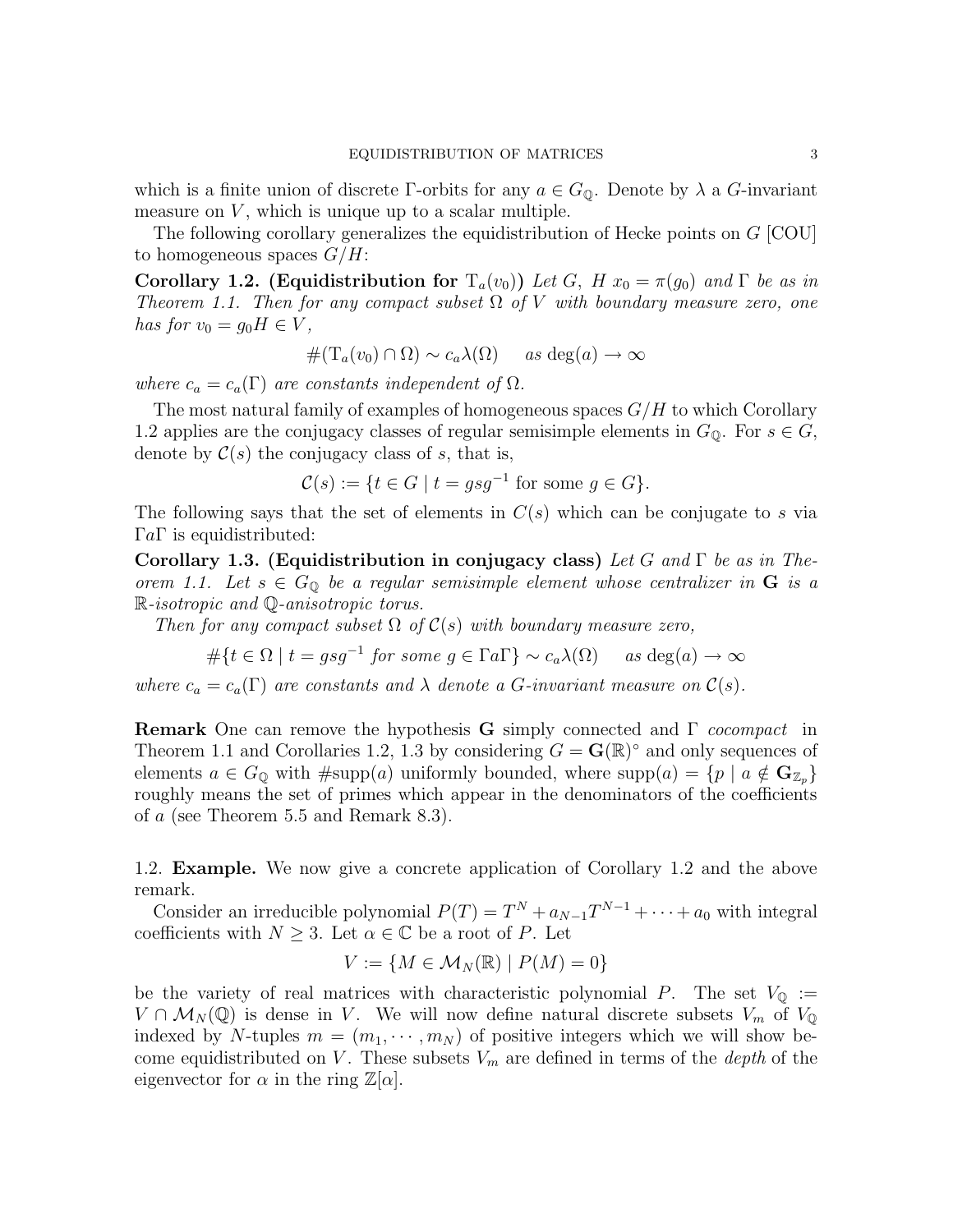More precisely, for  $M \in V_{\mathbb{Q}}$ , let  $\xi_M = (\xi_1, \dots, \xi_N) \in \mathbb{Z}[\alpha]^N$  be an eigenvector for the eigenvalue  $\alpha$  i.e.,  $M\xi_M = \alpha \xi_M$  and let  $\Lambda_{\xi_M}$  be the finite index Z-submodule of  $\mathbb{Z}[\alpha]$ given by

$$
\Lambda_{\xi_M}:=\oplus_{i=1}^N\mathbb{Z}\xi_i.
$$

Since P is irreducible,  $\xi_M$  as well as  $\Lambda_{\xi_M}$  are uniquely determined up to multiplication by  $\mathbb{Q}(\alpha)^*$ . Considering the equivalence relation in the space of Z-submodules of  $\mathbb{Z}[\alpha]$ given by the homothety by  $\mathbb{Q}(\alpha)^*$ , we have associated to each  $M \in V_{\mathbb{Q}}$  a finite index Z-submodule class  $[\Lambda_{\xi_M}]$  of Z[ $\alpha$ ] (cf. [LM], [T] and [S]). For  $m = (m_1, \ldots, m_N)$  with  $m_i \in \mathbb{N}, m_{i+1}|m_i$  for each i and  $m_N = 1$ , we define

$$
V_m := \{ M \in V_{\mathbb{Q}} \mid \Lambda_{\xi_M} \sim \Lambda , \ \mathbb{Z}[\alpha] / \Lambda \simeq \bigoplus_{i=1}^N \mathbb{Z} / m_i \mathbb{Z} \}.
$$

For instance, if  $p$  is prime, we have

$$
V_{(p,1,\dots,1)} = \{ M \in V_{\mathbb{Q}} \mid \Lambda_{\xi_M} \sim \Lambda , \ [\mathbb{Z}[\alpha] : \Lambda] = p. \}
$$

Then  $V_m$  is a discrete subset of V and  $V_{\mathbb{Q}}$  is the union of the  $V_m$ 's. The following statement says that  $V_m$  becomes equidistributed on V with respect to a  $GL_N(\mathbb{R})$ invariant measure  $\lambda$ :

**Proposition 1.4. (Equidistribution for**  $V_m$ ) For any compact subset  $\Omega$  of V with boundary measure zero, one has, as m going to infinity with the number of prime divisors of m uniformly bounded,

$$
\#(V_m \cap \Omega) \sim c_m \lambda(\Omega)
$$

where  $c_m$  are constants depending only on m.

The hypothesis on the integers m in the above proposition is satisfied when  $m$  describes the sequence of prime numbers or the sequence of powers of a fixed prime. We believe that this hypothesis is unnecessary, but the methods in this paper do not apply. Another very interesting open question is whether the sequence  $V(\frac{Z}{m})$  $\frac{\mathbb{Z}}{m}$ ) is equidistributed on V as  $m \to \infty$ .

On the organization of the paper: Given  $x_0 \in X$  and a closed subgroup H of G such that  $x_0H$  has a finite volume, we introduce in section 2 the multiplicities of Hecke points and the weighted Hecke operators  $\tilde{T}_a = \tilde{T}_a^H$  $\int_a^b$ . In section 3, we give an analogous definition for local  $p$  multiplicities for each prime  $p$  and relate them with the (global) multiplicities of Hecke points. In section 4, assuming that  $H$  is commutative and reductive, we prove that the multiplicities of Hecke points in  $T_a(x_0)$  are uniformly bounded if the cardinalities of the support of a are uniformly bounded (Proposition 4.5). In section 5, from Proposition 4.5 we deduce Theorem 1.1 for the case when the cardinalities of supp(a) are uniformly bounded and  $H$  non-compact, based on ergodic theoretic argument. For this part, we do not use the assumption G simply connected or Γ cocompact.

When the cardinality of supp $(a)$  goes to infinity, we will approximate the weighted Hecke operator  $T_a$  by the product  $T_b T_c$  of a weighted Hecke operator and a Hecke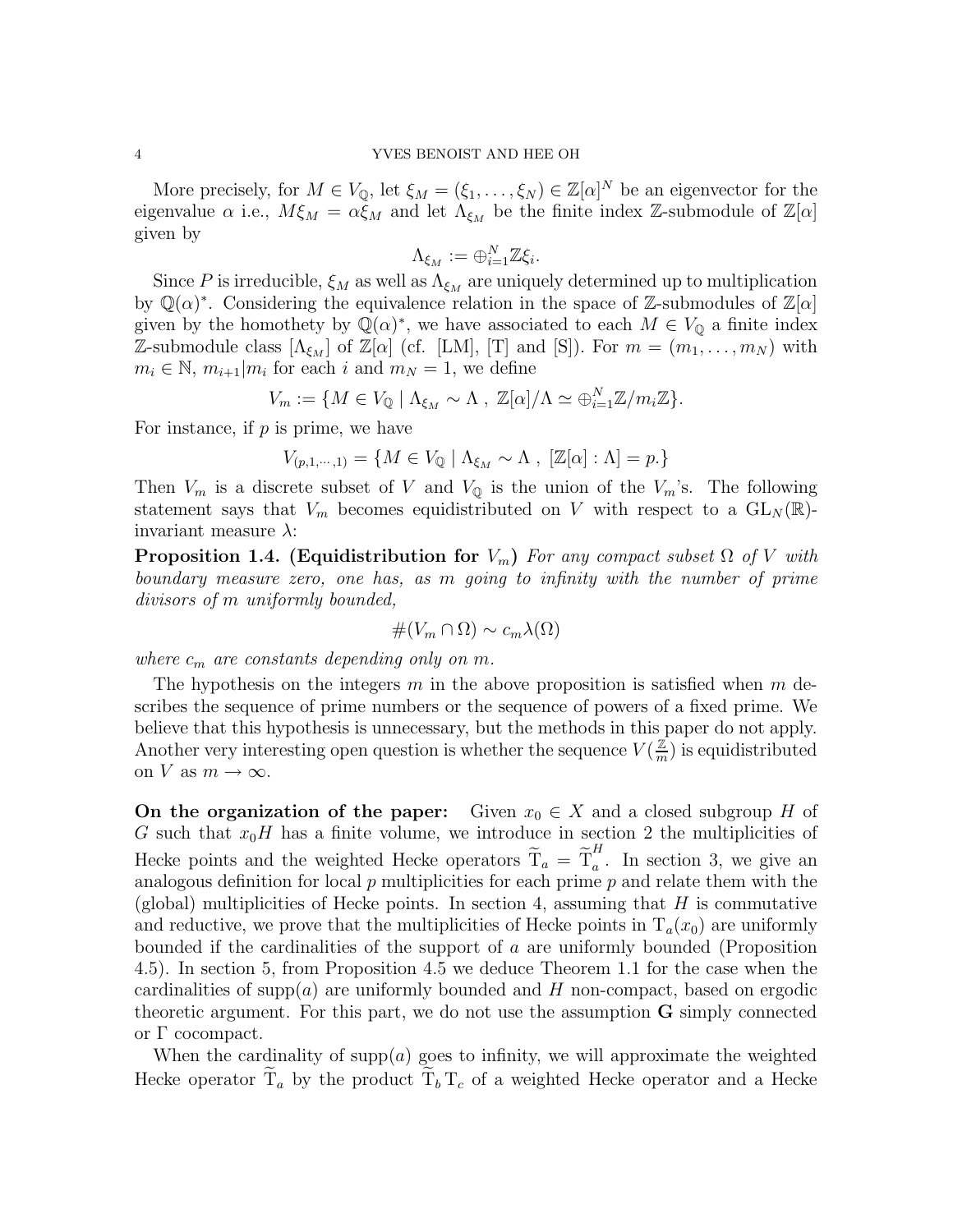operator (Theorem 7.1). In doing so, a crucial step is to show that for  $H$  commutative and reductive, most Hecke points in  $T_a(x_0)$  has local p-multiplicity 1 for almost all p, which is the main theorem of section 6 (Theorem 6.1). Assuming now  $\Gamma$  cocompact, we then complete a proof of Theorem 1.1, using Theorem 7.1 and equidistribution results for the standard Hecke operators, in section 7. In section 8, we prove Corollaries 1.2 and 1.3 using the duality between  $H$ -invariant measures and  $\Gamma$ -invariant measures.

Acknowledgment We would like to thank Elon Lindenstrauss for useful discussions. The first named author would like to thank Caltech where most of the collaboration took place.

### 2. Weighted Hecke operator

As in section 1.1, let G be a connected almost Q-simple algebraic Q-group, G the identity component of  $\mathbf{G}_{\mathbb{R}}$ ,  $G_{\mathbb{Q}} = G \cap \mathbf{G}_{\mathbb{Q}}$  and  $\Gamma \subset G_{\mathbb{Q}}$  a congruence subgroup. We assume that G is non-compact. Set  $X = \Gamma \backslash G$  and let  $\pi : G \to X$  denote the canonical projection.

Let H be a closed subgroup of G, and consider an H-orbit  $Y := x_0H \subset X$  with finite volume for  $x_0 = \pi(g_0) \in X$ . For the sake of simplicity, we will suppose that  $g_0 = e$  and hence that  $H_{x_0} := H \cap \Gamma$  is the stabilizer of  $x_0$  in H (the general case can be reduced to this case simply by replacing H with  $g_0 H g_0^{-1}$ .

# 2.1. Standard Hecke operators. For  $a \in G_{\mathbb{Q}}$ , the Hecke orbit of  $x_0$  is

$$
T_a(x_0) = \pi(a\Gamma) = \{x_i \mid i = 1,\ldots,\deg(a)\}
$$

where  $x_i := \pi(a_i)$  with  $a_i \in G_{\mathbb{Q}}$ . It is easy to see that  $\deg(a) = [\Gamma : a^{-1} \Gamma a \cap \Gamma]$ .

The standard Hecke operator  $T_a: C_c(X) \to C_c(X)$  is defined as follows: for any  $f \in C_c(X)$  and  $g \in G$ ,

$$
T_a f(\pi(g)) = \frac{1}{\deg(a)} \sum_{1 \leq i \leq \deg(a)} f(x_i g) .
$$

Recall the equidistribution theorem for the Hecke points:

**Theorem 2.1.** ([COU], [EO1]) For any  $f \in C_c(X)$  and any  $x \in X$ ,

$$
\lim_{\deg(a)\to\infty} \mathrm{T}_a f(x) = \int_X f \, d\mu_X,
$$

this limit being uniform for x in the compact subsets of  $X$ .

In other words, the uniformly distributed probability measures

$$
\delta_a(x) := \frac{1}{\deg(a)} \sum_{x' \in \mathrm{T}_a(x)} \delta_{x'}
$$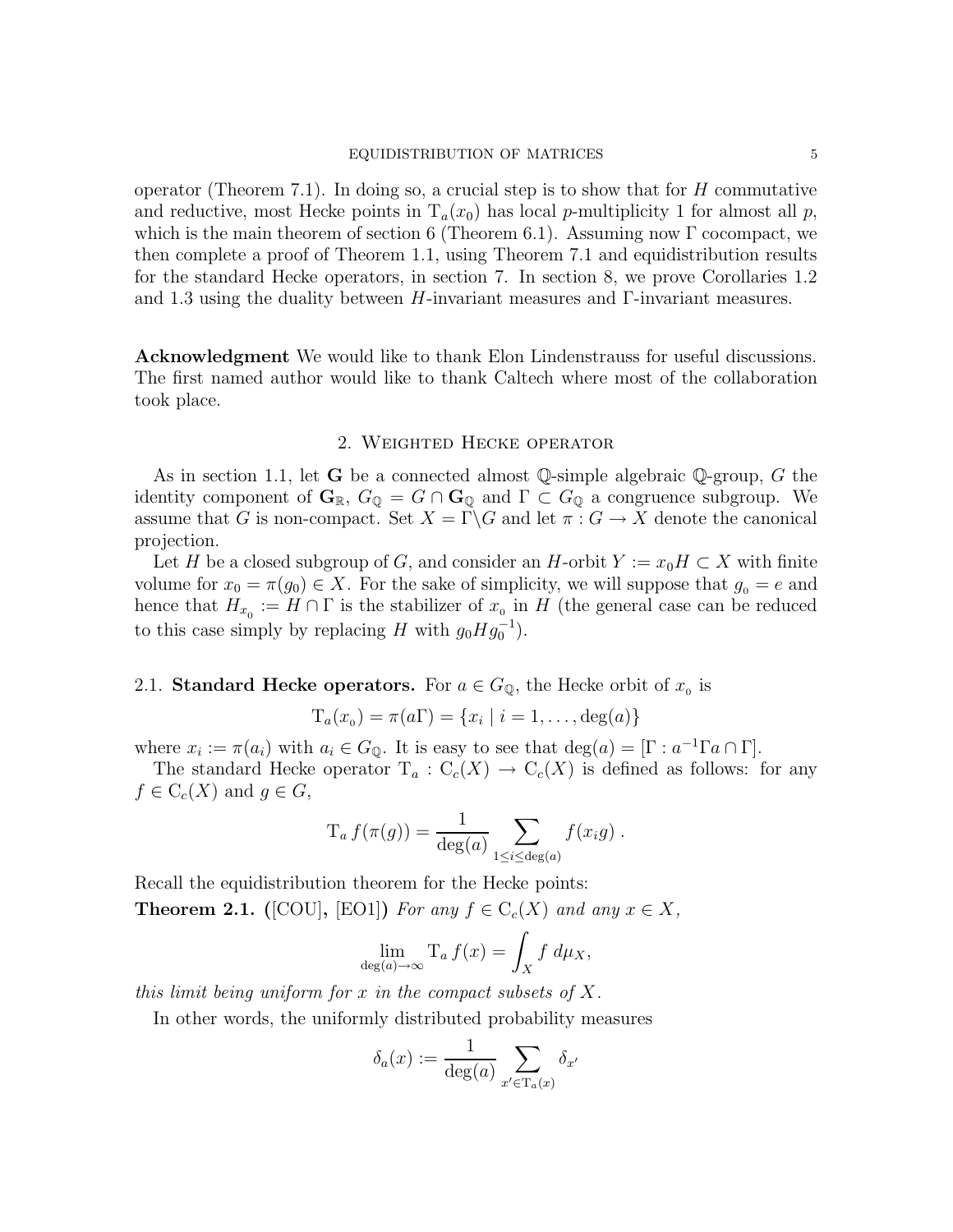on the finite sets  $T_a(x)$  converge to  $\mu_X$  when  $\deg(a) \to \infty$ .

2.2. Weighted Hecke operators. Let  $a \in G_{\mathbb{Q}}$ . For each  $x \in T_a(x_0)$ , we define its multiplicity with respect to H by

$$
m(x, H) := \#(\Sigma(x, H)) \ge 1
$$

where

$$
\Sigma(x, H) := \mathrm{T}_{a^{-1}}(x) \cap x_0 H = \{x'_0 \in x_0 H \mid x \in \mathrm{T}_a(x'_0)\}.
$$

It is easy to check that for  $x = \pi(g)$ ,

$$
\Sigma(x, H) = \pi(H \cap \mathbf{G}_{\mathbb{Q}}) \cap \pi(g^{-1} \Gamma g).
$$

We will therefore write  $\Sigma(x, H \cap \mathbf{G}_{\mathbb{Q}})$  and  $m(x, H \cap \mathbf{G}_{\mathbb{Q}})$ , or even  $\Sigma(x)$  and  $m(x)$  for simplicity.

Indeed, these multiplicities  $m(x)$  depend only on the H-orbit  $\omega$  of x, which will be clear from more intuitive and geometric formulas for  $m(x) = m_{\omega}$  (see (2.5) and (2.7)).

**Definition 2.2.** We define the weighted Hecke operator  $\widetilde{T}_a^H$  $a: C_c(X) \to C_b(G)$  with respect to H as follows: for any  $f \in C_c(X)$  and  $g \in G$ ,

$$
\widetilde{T}_a^H f(g) = \frac{1}{\widetilde{\deg}^H (a)} \sum_{1 \le i \le \deg(a)} \frac{1}{m(x_i)} f(x_i g)
$$

where  $\widetilde{\deg}^H(a)$  denotes the weighted degree:

$$
\widetilde{\text{deg}}^H(a) := \sum_{1 \leq i \leq \text{deg}(a)} \frac{1}{m(x_i)}.
$$

For simplicity, we will write  $\widetilde{T}_a$  and  $\widetilde{\deg}(a)$ , omitting the superscript H whenever it is clear. Note that  $\tilde{T}_a f$  is a bounded continuous function on G for  $f \in C_c(G)$  and  $\tilde{T}_a f$ is identity on constant functions.

2.3. Weights and Hecke image of *H*-orbit. The main motivation for introducing the weighted Hecke operators  $\widetilde{T}_a$  is the following lemma.

As in the introduction,  $\lambda_a = \lambda_a^H$  denotes the unique measure on X supported on  $T_a(Y)$  locally equal to  $\lambda_H$  on each H-orbit in  $T_a(Y)$  and  $\mu_a = \mu_a^H$  denotes the probability measure which is proportional to  $\lambda_a$ . In the same way, denote by  $\lambda_Y$  be the unique H-invariant measure on X supported on Y locally equal to  $\lambda_H$  and by  $\mu_Y$  the probability measure on X proportional to  $\lambda_Y$ .

**Lemma 2.3.** Let  $f \in C_c(X)$  and  $a \in G_{\mathbb{Q}}$ . a) For any  $g \in G$  and  $h \in H_{x_0}$ , one has

$$
\mathrm{T}_a f(hg) = \mathrm{T}_a f(g).
$$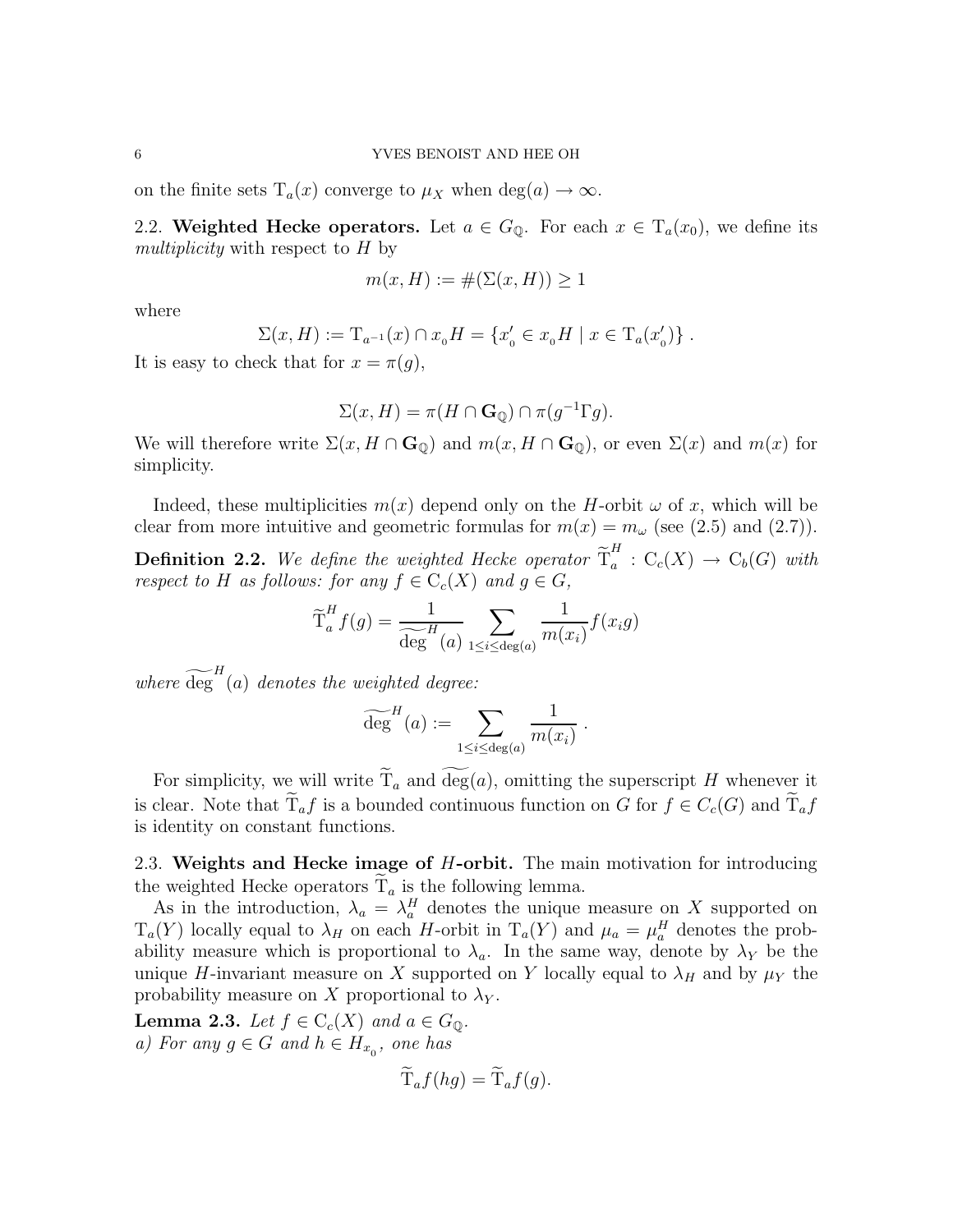Hence,  $\widetilde{T}_a$  can be considered as an operator  $\widetilde{T}_a : C_c(X) \to C_b(H_{x_0} \backslash G)$ . b) One has  $\lambda_a(X) = \widetilde{\deg}(a) \lambda_Y(X)$ . c) One has  $\mu_a(f) =$ Z  $\int_Y \mathrm{T}_a f(y) \ d\mu_Y(y)$ .

Remark The claim b) says that the weighted degree is nothing but the ratio of the volumes of  $T_a(Y)$  and Y.

## **Proof** Recall that  $x_0 = \pi(e)$ .

a) Note that, for  $h \in H_{x_0}$  and  $x_i \in T_a(x_0)$ , we have  $x_i h \in T_a(x_0)$  and hence  $x_i h = x_j$ for some  $1 \leq j \leq \deg(a)$ . It follows from the definitions that for any  $h \in H_{x_0}$ ,

 $\Sigma(x_j) = \Sigma(x_i)h$  and  $m(x_j) = m(x_i)$ .

One can then compute

$$
\widetilde{T}_a f(hg) = (\widetilde{\deg}(a))^{-1} \sum_{1 \le i \le \deg(a)} \frac{1}{m(x_i)} f(x_i h g)
$$

$$
= (\widetilde{\deg}(a))^{-1} \sum_{1 \le j \le \deg(a)} \frac{1}{m(x_j)} f(x_j g)
$$

$$
= \widetilde{T}_a f(g) .
$$

b) Let

$$
X_a := \{(x, y) \in X \times X \mid \text{there exists } g \in G \text{ with } x = \pi(g) \text{ and } y = \pi(ag) \}.
$$

As a homogeneous space, one has  $X_a \simeq G/(\Gamma \cap a^{-1} \Gamma a)$ . Consider the projections  $\pi_1, \pi_2 : X_a \to X$  given by

$$
\pi_1(x, y) = x \quad \text{ and} \quad \pi_2(x, y) = y
$$

which are coverings of degree  $deg(a)$ . Then

$$
T_a(x) = \pi_2(\pi_1^{-1}(x))
$$
 and  $T_a(Y) = \pi_2(\pi_1^{-1}(Y)).$ 

For the finite union  $Z := \pi_1^{-1}(Y)$  of H-orbits, denote by  $\lambda_Z$  the H-invariant measure on Z which is given locally by  $\lambda_H$ . Fixing an H-orbit  $\omega = x_i H$  in  $T_a(Y)$ , let

$$
Z_{\omega} := Z \cap \pi_2^{-1}(\omega).
$$

Then  $Z_{\omega}$  is also a finite union of H-orbits.

Consider the following diagram:

$$
Z_{\omega} \subset X_a
$$
  

$$
degree(\pi_1|_{Z_{\omega}}) = d_{\omega} / \bigwedge_{Y \subset X} degree(\pi_2|_{Z_{\omega}}) = m_{\omega}
$$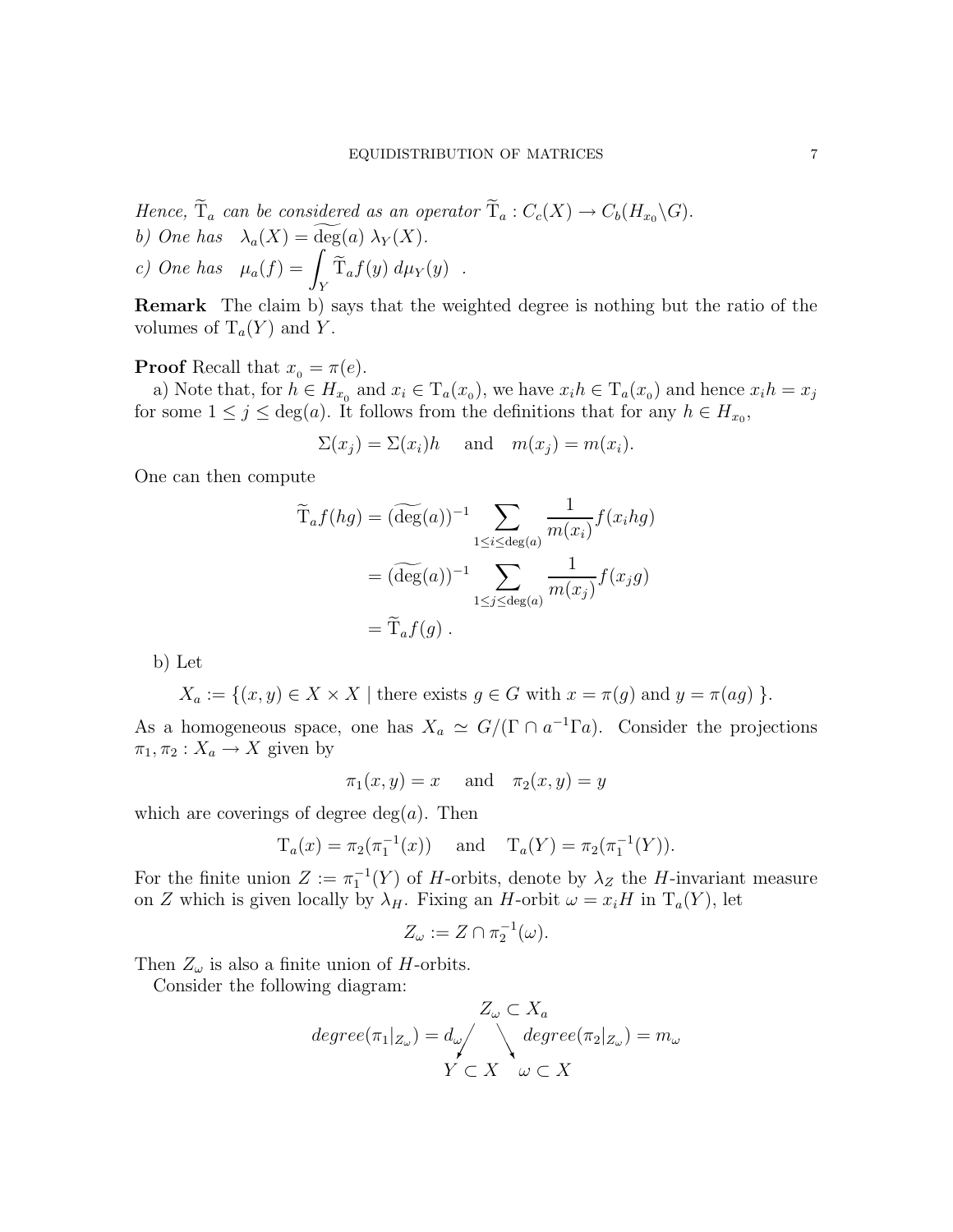As in the above diagram, denote by  $d_{\omega}$  the degree of the covering map  $\pi_1|_{Z_{\omega}}: Z_{\omega} \to Y$ and by  $m_{\omega}$  the degree of the covering map  $\pi_2|_{Z_{\omega}} : Z_{\omega} \to \omega$ . Note that

(2.4) 
$$
d_{\omega} = \#(\pi_1^{-1}(x_0) \cap Z_{\omega}) \quad \text{and} \quad m_{\omega} = \#(\pi_1^{-1}(Y) \cap \pi_2^{-1}(x_i)) .
$$

Note that  $\#\pi_1^{-1}(x) = \deg(a)$ . Since  $T_a(x) = \pi_2^{-1}(\pi_1^{-1}(x))$ , the projection  $\pi_2$  restricted to each fiber of  $\pi_1$  is injective. Therefore one has

$$
d_{\omega} = \#(\mathrm{T}_a(x_0) \cap \omega) .
$$

Similarly,

$$
m_{\omega} = \#(Y \cap T_{a^{-1}}(x_i)) = m(x_i)
$$

where  $m(x_i)$  is the multiplicity of  $x_i$ .

Therefore we have

$$
\lambda_a(X) = \sum_{\omega} \lambda_a(\omega) = \sum_{\omega} \frac{1}{m_{\omega}} \lambda_Z(Z_{\omega}) = \sum_{\omega} \frac{d_{\omega}}{m_{\omega}} \lambda_Y(Y) = \widetilde{\deg}(a) \lambda_Y(X)
$$

where the sum is taken over all H-orbits  $\omega$  in  $T_a(Y)$ .

c) One follows a similar computation to obtain

$$
\lambda_a(f) = \sum_{\omega} \int_{\omega} f(y) d\lambda_a(y) = \sum_{\omega} \frac{1}{m_{\omega}} \int_{Z_{\omega}} f(\pi_2(z)) d\lambda_Z(z)
$$

$$
= \sum_{\omega} \frac{1}{m_{\omega}} \int_{Y} \left( \sum_{z \in \pi_1^{-1}(y) \cap Z_{\omega}} f(\pi_2(z)) \right) d\lambda_Y(y) = \widetilde{\deg}(a) \int_{Y} \widetilde{T}_a f(y) d\lambda_Y(y)
$$

where the sum is taken over all H-orbits  $\omega$  included in  $T_a(Y)$ . Since  $\lambda_a(X)$  =  $deg(a) \lambda_Y(X)$  by (b), this implies (c).

Remark The same computation as above yields the following formula, which gives the interpretation of the multiplicities  $m_{\omega}$  in relation with the standard Hecke operator:

(2.5) 
$$
\int_Y T_a f(y) d\lambda_Y(y) = \sum_{\omega \in T_a(Y)} m_{\omega} \int_{\omega} f d\lambda_a.
$$

In the following the convergence of measures on X are understood in terms of weak<sup>\*</sup> topology on the space of probability measures as usual.

**Lemma 2.6.** Suppose that  $Y = x_0H$  is compact. Suppose that, for any  $f \in C_c(X)$ ,

$$
\lim_{\deg(a)\to\infty} \widetilde{T}_a f(g) = \int_X f \ d\mu_X \quad \text{uniformly for } g \text{ on compact sets of } G.
$$

Then one has  $\lim_{\deg(a)\to\infty} \mu_a = \mu_X$ .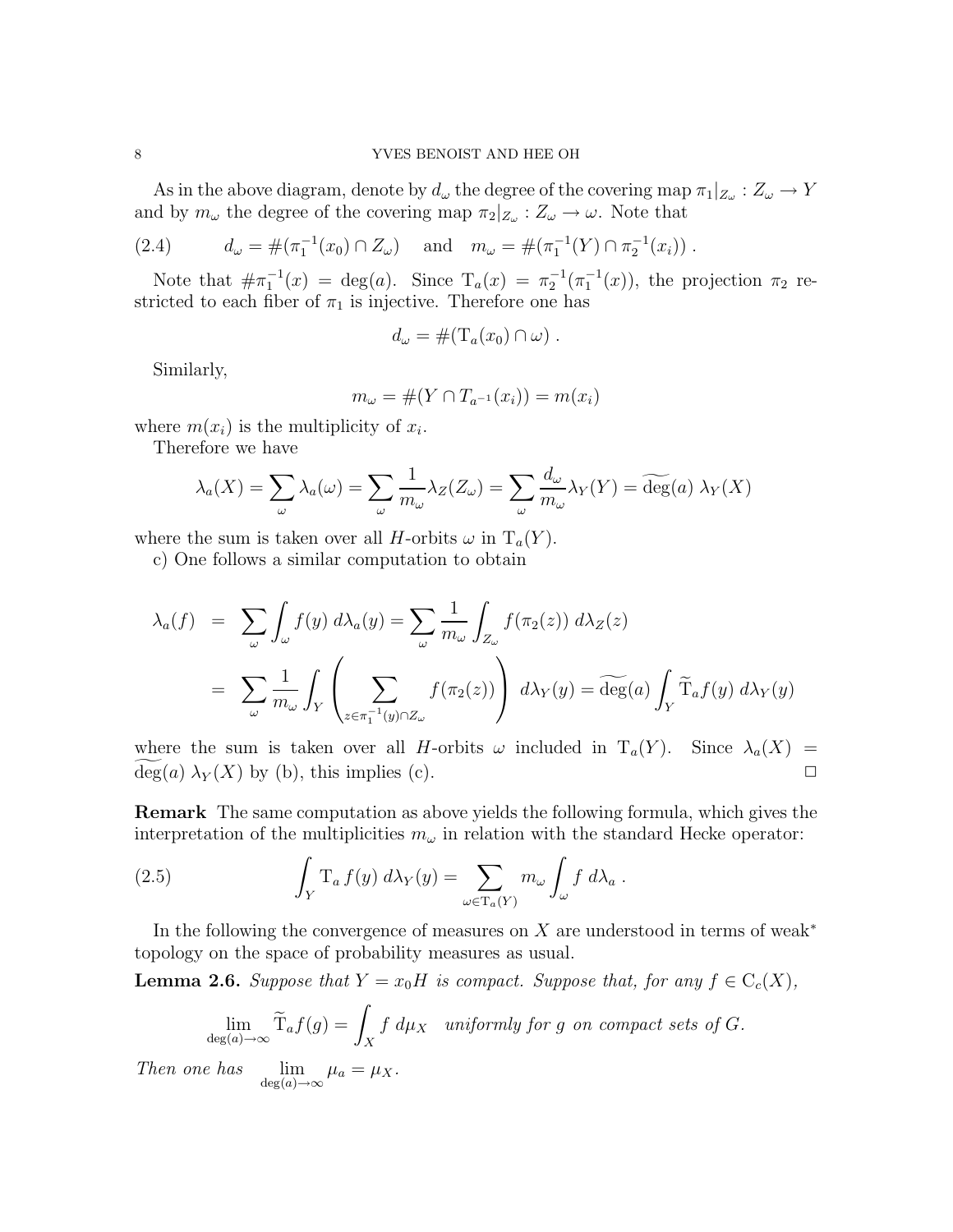**Proof** This is a straightforward application of Lemma 2.3.c. □

Let

$$
X_a = \{(x, y) \in X \times X \mid \text{there exists } g \in G \text{ with } x = \pi(g) \text{ and } y = \pi(ag) \}.
$$

and  $\pi_1, \pi_2 : X_a \to X$  be given by  $\pi_i(x_1, x_2) = x_i$  for  $i = 1, 2$ .

The following lemma about the multiplicity was proven in the course of proof of Lemma 2.3.b.:

**Lemma 2.7.** Let  $x \in T_a(x_0)$  and  $\omega = xH$ . Then

$$
m(x,H)=m_\omega
$$

where  $m_\omega$  is the degree of the covering map  $\pi_1^{-1}(x_0H) \cap \pi_2^{-1}(\omega) \to \omega$  induced by the restriction of  $\pi_2$ . That is,

$$
m_{\omega} = \# \pi_1^{-1}(x_0 H) \cap \pi_2^{-1}(x).
$$

## 3. Multiplicity and local multiplicity

3.1. **Multiplicity.** Let **G** be a connected semisimple Q-group, G the identity component of  $\mathbf{G}_{\mathbb{R}}$  and  $\Gamma \subset G_{\mathbb{Q}}$  be a congruence subgroup. Set

$$
X_{\mathbb{Q}} := \Gamma \backslash G_{\mathbb{Q}} \quad \text{and} \quad x_0 := \pi(e)
$$

where  $\pi: G_{\mathbb{Q}} \to X_{\mathbb{Q}}$  denotes the standard projection.

**Definition 3.1.** Let  $\Delta$  be a subgroup of  $G_0$ . For  $x = \pi(g) \in X_0$ , define

$$
\Sigma(x,\Delta) := \pi(\Delta) \cap \pi(g^{-1} \Gamma g) \subset X_{\mathbb{Q}}.
$$

Note that  $\Sigma(x, \Delta)$  is a non-empty finite set. We call its cardinality

$$
m(x,\Delta) := \#\Sigma(x,\Delta) \ge 1
$$

the multiplicity of x with respect to  $\Delta$ .

**Remark** When  $\Delta = H \cap G_{\mathbb{Q}}$ , the sets  $\Sigma(x, \Delta)$  and the multiplicities  $m(x, \Delta)$  coincide with those defined in section 2.2.

Here are some basic properties of the multiplicities  $m(x, \Delta)$ .

**Lemma 3.2.** Let  $x \in X_{\mathbb{Q}}$  and  $\Delta$  a subgroup of  $G_{\mathbb{Q}}$ . a) Let  $\Gamma' \subset G_{\mathbb{Q}}$  be a congruence subgroup containing  $\Gamma$  and  $\sigma : X_{\mathbb{Q}} \to \Gamma' \backslash G_{\mathbb{Q}}$  the canonical projection. Then one has

$$
m(x, \Delta) \leq [\Gamma': \Gamma] m(\sigma(x), \Delta) .
$$

b) If  $\Delta' \subset G_{\mathbb{Q}}$  is a subgroup containing  $\Delta$ , then

$$
m(x, \Delta) \leq m(x, \Delta') .
$$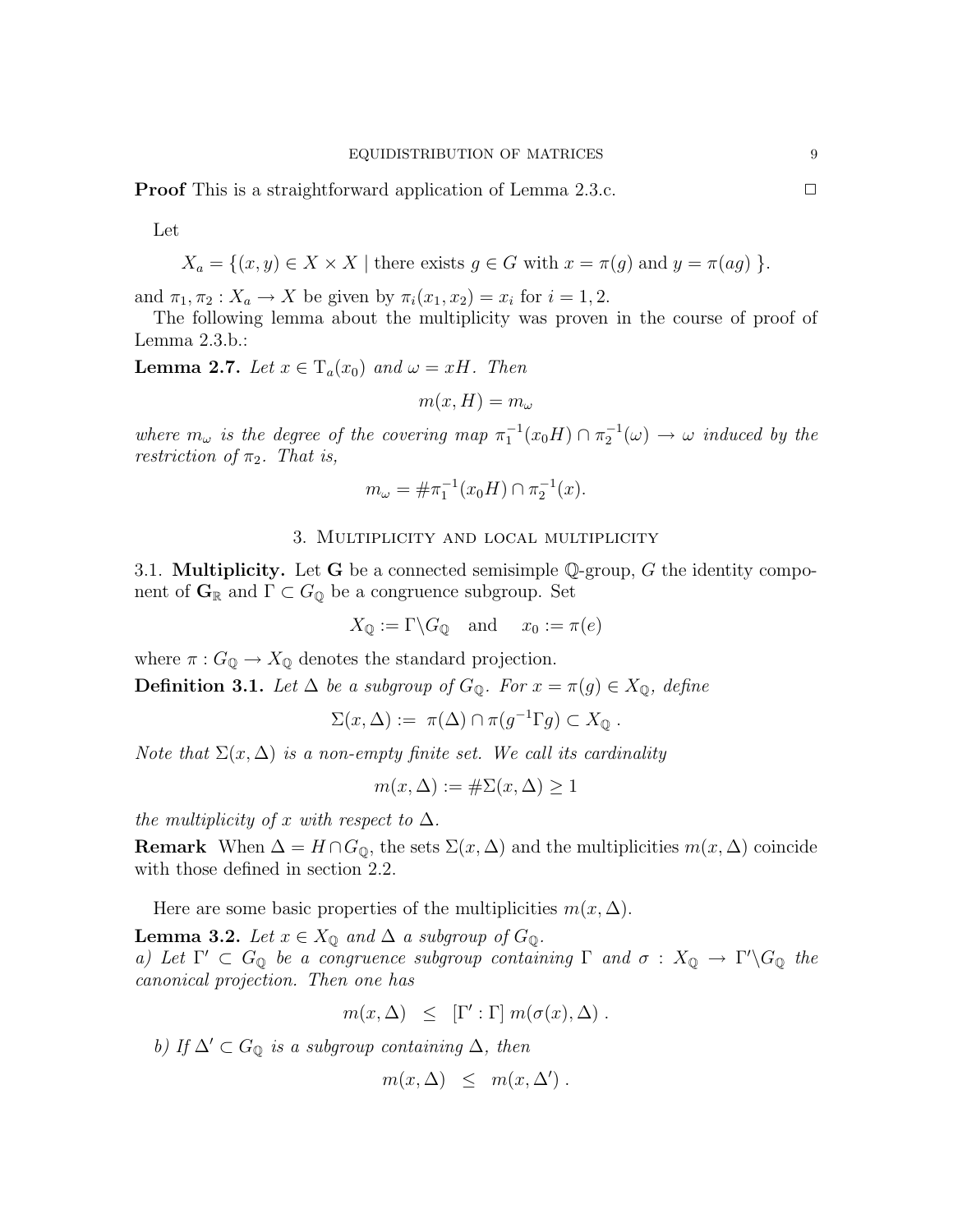c) Let  $G'$  be a connected semisimple Q-group containing  $G, \Gamma'$  a congruence subgroup of  $G'_{\mathbb{Q}}$  and  $\Delta'$  a subgroup of  $G'_{\mathbb{Q}}$  such that  $\Gamma := \Gamma' \cap G$  and  $\Delta := \Delta' \cap G$ . Denote by  $i: X_{\mathbb{Q}} \to \Gamma' \backslash G'_{\mathbb{Q}}$  the canonical injection. Then one has

$$
m(x, \Delta) \leq m(i(x), \Delta').
$$

**Proof** a) Use the inclusion  $\sigma(\Sigma(x,\Delta)) \subset \Sigma(\sigma(x),\Delta)$ .

b) Use the inclusion  $\Sigma(x, \Delta) \subset \Sigma(x, \Delta')$ .

c) Use the inclusion  $\Sigma(x, \Delta) \subset \Sigma(i(x), \Delta').$ 

3.2. Local multiplicity. We now define the local analogs of these multiplicities. We denote by P the set of all primes. Let  $p \in P$ , G a connected semisimple  $\mathbb{Q}_p$ -group and  $U \subset \mathbf{G}_{\mathbb{Q}_p}$  a compact open subgroup of  $\mathbf{G}_{\mathbb{Q}_p}$ . Set  $X_{\mathbb{Q}_p} := U \backslash \mathbf{G}_{\mathbb{Q}_p}$  and denote by  $\pi_p: \mathbf{G}_{\mathbb{Q}_p} \to X_{\mathbb{Q}_p}$  the canonical projection.

**Definition 3.3.** For  $x = \pi_p(g) \in X_{\mathbb{Q}_p}$  and a subgroup  $\Delta$  of  $\mathbf{G}_{\mathbb{Q}_p}$ , define

$$
\Sigma_p(x,\Delta) := \pi_p(\Delta) \cap \pi_p(g^{-1}U \ g) \subset X_{\mathbb{Q}_p};
$$
  

$$
m_p(x,\Delta) := \#(\Sigma_p(x,\Delta)) < \infty.
$$

We call  $m_p(x, \Delta)$  the local multiplicity of x at p with respect to  $\Delta$ .

The following lemma is similar to Lemma 3.2 for the local multiplicities.

**Lemma 3.4.** Let  $x \in X_{\mathbb{Q}_p}$  and  $\Delta$  a subgroup of  $\mathbf{G}_{\mathbb{Q}_p}$ . a) Let  $U' \subset \mathbf{G}_{\mathbb{Q}_p}$  be a compact open subgroup containing U and  $\sigma_p : X_{\mathbb{Q}_p} \to U' \backslash \mathbf{G}_{\mathbb{Q}_p}$ the canonical projection. Then one has

 $m_p(x, \Delta) \leq [U': U] m_p(\sigma_p(x), \Delta).$ 

b) If  $\Delta' \subset \mathbf{G}_{\mathbb{Q}_p}$  is a subgroup containing  $\Delta$ , then

$$
m_p(x,\Delta) \leq m_p(x,\Delta') .
$$

c) Let  $G'$  be a connected semisimple  $\mathbb{Q}_p$ -group containing  $G$ , U' a compact open subgroup of  $\mathbf{G}'_{\mathbb{Q}_p}$  and  $\Delta'$  a subgroup of  $\mathbf{G}'_{\mathbb{Q}_p}$  such that  $U := U' \cap \mathbf{G}$  and  $\Delta := \Delta' \cap \mathbf{G}$ . Denote by  $i: X_{\mathbb{Q}_p} \to U' \backslash \mathbf{G}'_{\mathbb{Q}_p}$  the canonical injection. Then one has

$$
m_p(x,\Delta) \leq m_p(i(x),\Delta').
$$

**Proof** Same proof as Lemma 3.2. ◯

3.3. Structure of Γ-orbits in  $X_0$ . We now explain the relation between the global and local multiplicities.

Let  $\mathbf{G}_{A_f}$  be the group of finite adeles of G. It is the restricted topological product for  $p \in P$  of all the groups  $\mathbf{G}_{\mathbb{Q}_p}$  with respect to the compact open subgroups  $\mathbf{G}_{\mathbb{Z}_p}$ . An element g of  $\mathbf{G}_{A_f}$  is then a family  $(g_p)_{p \in P}$  of elements of  $\mathbf{G}_{\mathbb{Q}_p}$  which are in  $\mathbf{G}_{\mathbb{Z}_p}$  for almost all p. For  $p \in P$ , let  $U_p$  be a compact open subgroup of  $\mathbf{G}_{\mathbb{Q}_p}$  which is equal to

).  $\Box$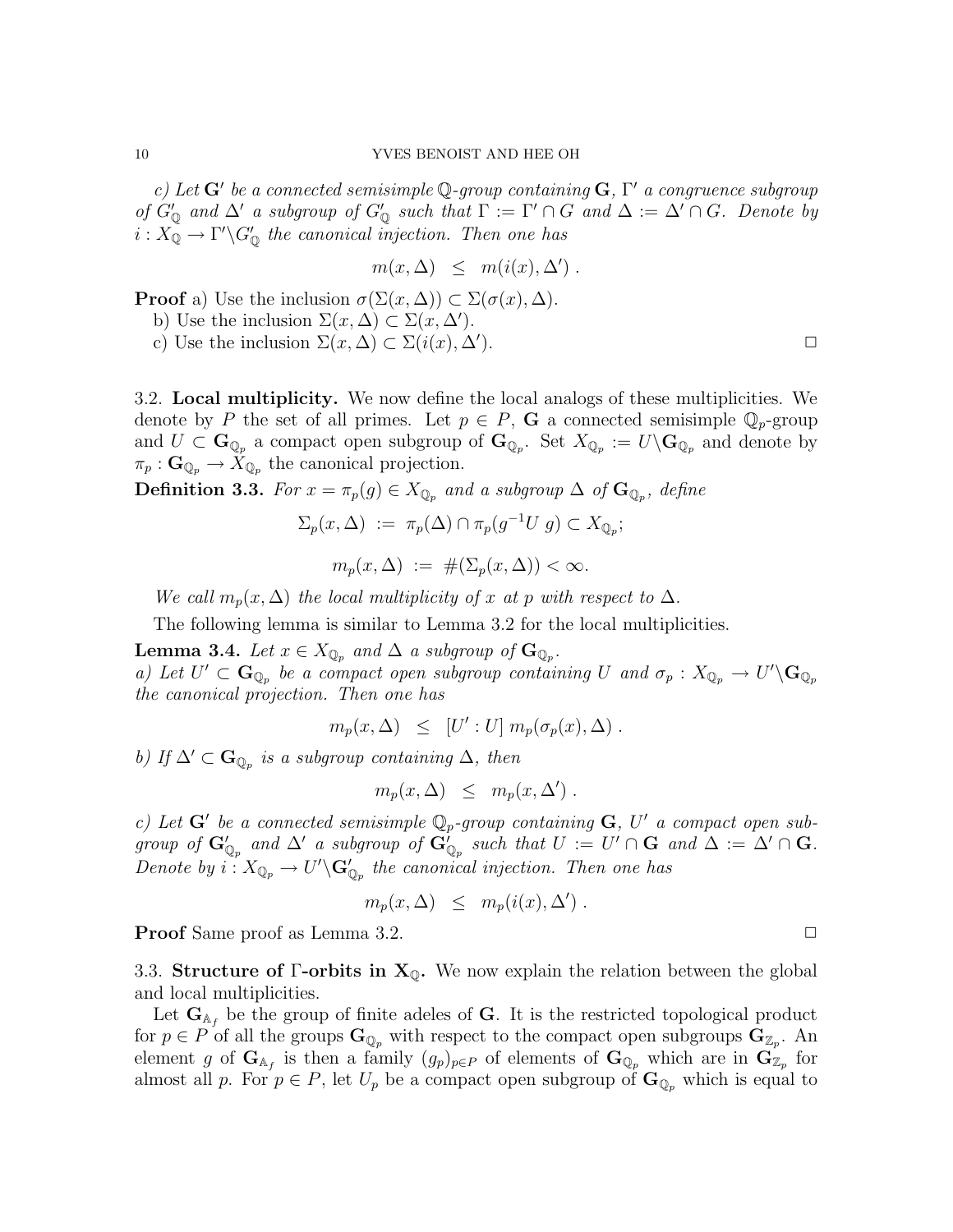$\mathbf{G}_{\mathbb{Z}_p}$  for almost all p. The group  $U := \prod_{p \in P} U_p$  is a compact open subgroup of  $\mathbf{G}_{\mathbb{A}_f}$ . We will implicitly embed  $\mathbf{G}_{\mathbb{Q}}$  diagonally as a subgroup of  $\mathbf{G}_{\mathbb{A}_f}$ .

The homogeneous space  $X_{A_f} := U \backslash \mathbf{G}_{A_f}$  is the restricted product of the local homogeneous spaces  $X_{\mathbb{Q}_p} := U_p \backslash \mathbf{G}_{\mathbb{Q}_p}$ , and an element x of  $X_{\mathbb{A}_f}$  is a family  $(x_p)_{p \in P}$  of elements of  $X_{\mathbb{Q}_p}$  which are equal to the base point  $\pi_p(e)$  for almost all p. We will denote by  $\pi_f : \mathbf{G}_{\mathbb{A}_f} \to X_{\mathbb{A}_f}$  the canonical projection. Recall that for the base point  $x_0 = \pi_f(e)$  of  $X_{\mathbb{A}_f}$  and for  $g \in \mathbf{G}_{\mathbb{A}_f}$ , the Hecke orbit  $T_g(x_0) \subset X_{\mathbb{A}_f}$  is given by

$$
T_g(x_0) = x_0 gU.
$$

For any  $x \in X_{\mathbb{Q}}$ , denote by  $x_p$  its image in  $X_{\mathbb{Q}_p}$  under the canonical embedding of  $X_{\mathbb{Q}}$ into  $X_{\mathbb{Q}_p}$ . Similarly, for any subgroup  $\Delta$  of  $G_{\mathbb{Q}}$ , denote by  $\Delta_p$  the closure of its image in  $\mathbf{G}_{\mathbb{Q}_p}$ . Let  $\Delta$  be the restricted product of the  $\Delta_p$ 's with respect to the subgroups  $\Delta_p \cap U_p, p \in P$ .

**Definition 3.5.** For  $x = \pi(g) \in X_{\mathbb{Q}}$  and a subgroup  $\Delta \subset G_{\mathbb{Q}}$ , define

$$
\widehat{\Sigma}(x,\Delta) := \pi_f(\widehat{\Delta}) \cap \pi_f(g^{-1}Ug) = \prod_{p \in P} \Sigma_p(x_p, \Delta_p) \text{ and}
$$

$$
\widehat{m}(x,\Delta) := \# \widehat{\Sigma}(x,\Delta) = \prod_{p \in P} m_p(x_p, \Delta_p)
$$

Since  $m_p(x_p, \Delta_p) = 1$  whenever  $x_p = \pi_p(e)$ , and hence for almost all primes  $p \in P$ , one has  $\widehat{m}(x, \Delta) < \infty$ .

Set

$$
(3.6) \t\Gamma := G_{\mathbb{Q}} \cap U
$$

Then  $\Gamma$  is a congruence subgroup, and via the injective map  $X_{\mathbb{Q}} \to X_{\mathbb{A}_f}$  induced by the diagonal imbedding  $G_{\mathbb{Q}} \to \mathbf{G}_{A_{\mathbf{f}}},$  we may identify  $X_{\mathbb{Q}}$  as a subset of  $X_{A_{f}}$ .

The relation between the multiplicities  $m(x)$  and  $\widehat{m}(x)$  is given by the inequality:

**Lemma 3.7.** For any  $x \in X_{\mathbb{Q}}$  and a subgroup  $\Delta \subset G_{\mathbb{Q}}$ , one has

 $m(x, \Delta) \leq \widehat{m}(x, \Delta).$ 

**Proof** This results from the inclusion  $\Sigma(x, \Delta) \subset \pi_f(\Delta) \cap \pi_f(g^{-1} \Gamma g) \subset \widehat{\Sigma}(x, \Delta)$ .  $\Box$ 

3.4. Product of relatively prime elements. In this subsection, we further assume that G is an almost Q-simple simply connected algebraic Q-group with  $G_{\mathbb{R}}$  noncompact. In particular, it follows that  $G = \mathbf{G}_{\mathbb{R}}$ , and by the strong approximation theorem that  $\mathbf{G}_{\mathbb{Q}}$  is dense in  $\mathbf{G}_{\mathbb{A}_f}$  (see [PR]), and hence  $\Gamma$  is dense in U.

The following lemma is a basic fact for the adelic interpretation of the Hecke correspondence.

**Lemma 3.8** (GO, Lemma 2.3). For any  $q \in \mathbf{G}_0$ , one has

$$
\mathbf{G}_{\mathbb{Q}} \cap UgU = \Gamma g\Gamma \quad \text{and} \quad Ug\Gamma = UgU.
$$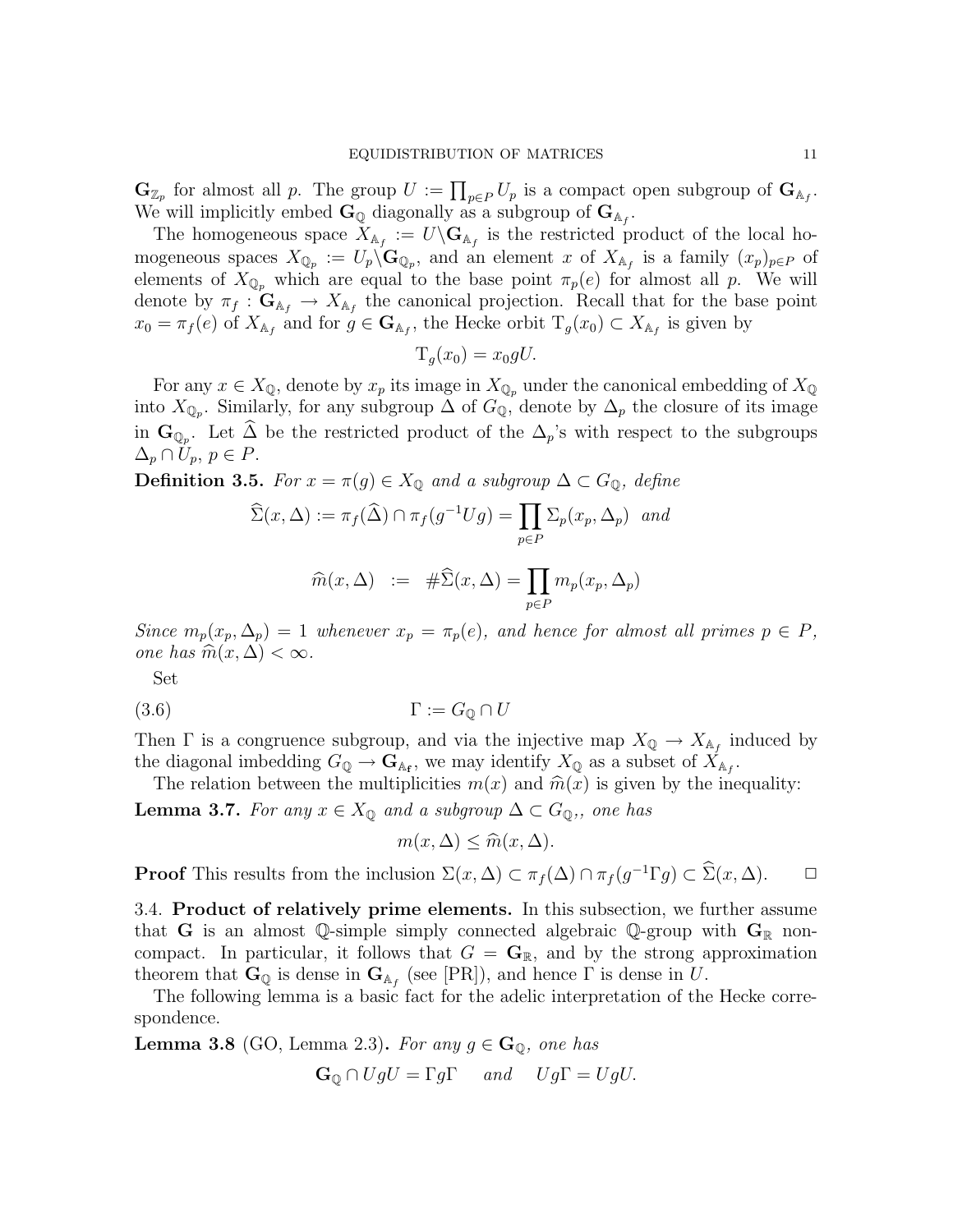Since  $\Gamma = \mathbf{G}_\mathbb{Q} \cap U$ , one has

$$
X_{\mathbb{Q}}\simeq U\backslash \mathbf{G}_{\mathbb{A}_f}=X_{\mathbb{A}_f}
$$

and the  $\Gamma$  orbits in  $X_{\mathbb{Q}}$  are in bijection with the U-orbits in  $X_{\mathbb{A}_f}$ .

For  $x = \pi(g)$  in  $X_{\mathbb{Q}} \simeq X_{\mathbb{A}_f}$ , we define the support of x or support of g:

(3.9) 
$$
\text{supp}(x) = \text{supp}(g) := \{ p \in P \mid x_p \neq \pi_p(e) \}.
$$

Note that  $\text{supp}(g) = \{p \in P \mid g \notin U_p\}$  for  $g \in \mathbf{G}(\mathbb{Q})$ . We say that two elements g, h of  $\mathbf{G}_{A_f}$  are relatively prime or that their images  $x = \pi(g)$  and  $y = \pi(h)$  in  $X_{A_f}$  are *relatively primes* if the supports  $supp(x)$  and  $supp(y)$  are disjoint.

We define the *dot-product* 

 $z := x \cdot y$ 

of two relatively prime points of  $X_{\mathbb{Q}}$  as the point  $z \in X_{\mathbb{Q}}$  such that  $z_p = x_p$  for each  $p \in \text{supp}(x)$ ,  $z_p = y_p$  for each  $p \in \text{supp}(y)$  and  $x_p = x_0$  otherwise.

**Remark** The dot product  $z = x \cdot y$  of two points  $x = \pi(g)$  and  $y = \pi(h)$  is not always equal to  $\pi(gh)$ . However, if one chooses the lift h of y such that, for all p in supp(x),  $h_p$  stabilizes  $x_p$ , then one has  $x.y = \pi(gh)$ .

The following well known lemma is a main tool for the commutativity of relatively prime Hecke operators.

**Lemma 3.10.** Let g and h be two relatively prime elements of  $\mathbf{G}_{\mathbb{Q}}$ . a) The map  $(x', y') \mapsto x' \cdot y'$  defines a bijection between  $T_g(x_0) \times T_h(x_0)$  and  $T_{gh}(x_0)$ . b) One has  $\deg(gh) = \deg(g) \deg(h)$  and

$$
\Gamma gh\Gamma = \Gamma g\Gamma h\Gamma = \Gamma h\Gamma g\Gamma = \Gamma hg\Gamma.
$$

c) One has the equality

$$
T_{gh}(x_0) = T_{hg}(x_0).
$$

d) Write 
$$
\Gamma g \Gamma = \bigcup_{1 \leq i \leq \deg(g)} \Gamma g_i
$$
 and  $\Gamma h \Gamma = \bigcup_{1 \leq j \leq \deg(h)} \Gamma h_j$ . Then  

$$
\Gamma g h \Gamma = \bigcup_{i,j} \Gamma g_i h_j.
$$

Proof a) Note that, by Lemma 3.8, one has

$$
T_g(x_0) = \Gamma \backslash \Gamma g \Gamma \simeq U \backslash UgU \simeq \prod_{p \in \text{supp}(\pi(g))} U_p \backslash U_p g_p U_p.
$$

Since g and h are relatively prime, one has  $U_p g_p h_p U_p = U_p g_p U_p$  for any  $p \in \text{supp}(\pi(h))$ and  $U_p g_p h_p U_p = U_p h_p U_p$  for any  $p \in \text{supp}(\pi(g))$ .

The claims b), c) and d) can be proved similarly.  $\Box$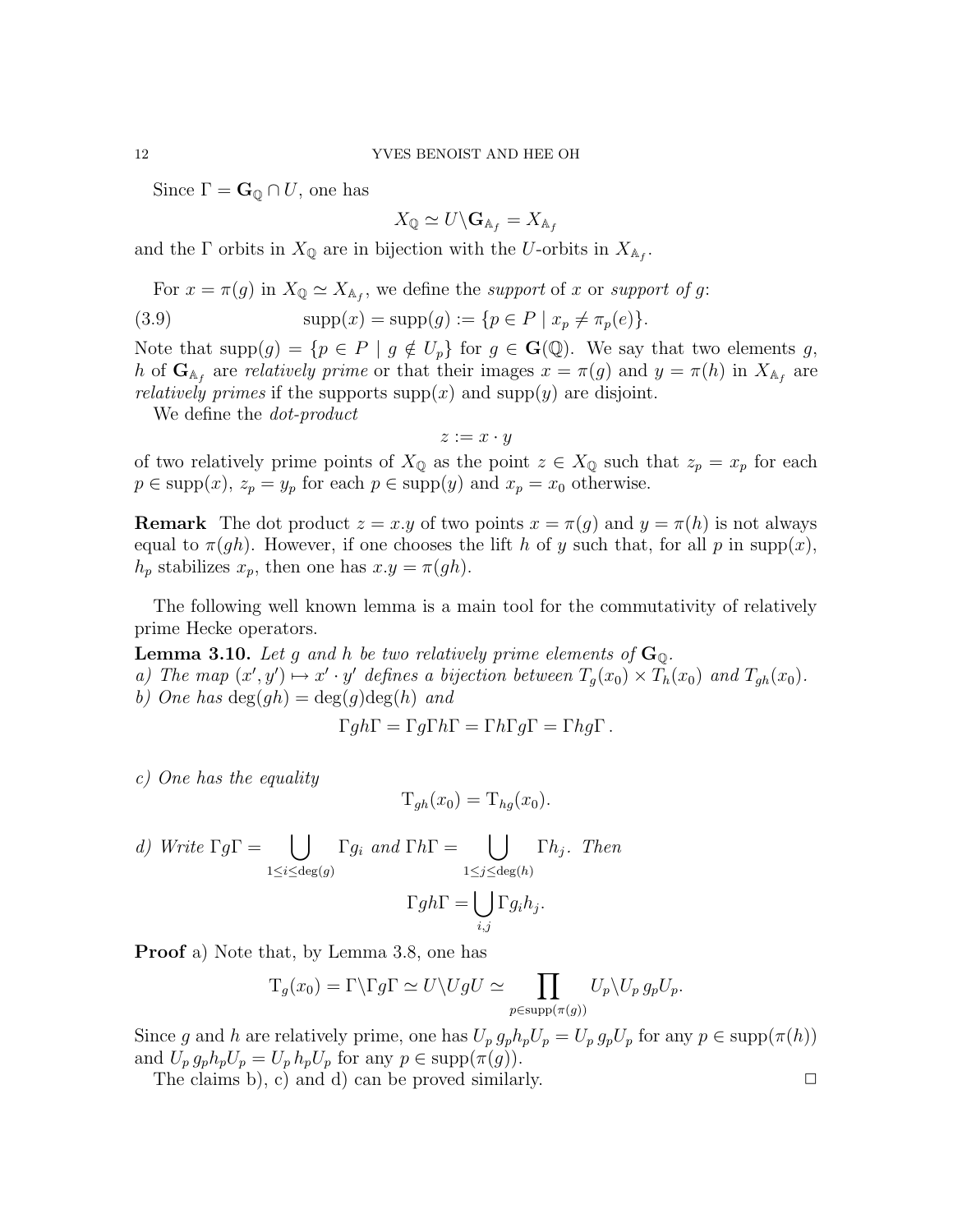We now explain the behavior of the multiplicities with respect to the decomposition into relatively prime factors.

**Lemma 3.11.** Let x and y be two relatively prime elements of  $X_{\mathbb{Q}}$ , and  $\Delta$  be a subgroup of  $\mathbf{G}_{\mathbb{Q}}$ . Then one has

a)  $\widehat{m}(x \cdot y, \Delta) = \widehat{m}(x, \Delta)\widehat{m}(y, \Delta).$ b)  $m(x \cdot y, \Delta) \ge \max(m(x, \Delta), m(y, \Delta)).$ 

c) If  $\widehat{m}(x, \Delta) = 1$ , then  $m(x \cdot y, \Delta) = m(y, \Delta)$ .

**Proof** a) This equality is a straightforward consequence of the definition of  $\hat{m}$ .

b) By Lemma 3.10 and its remark, one can choose  $g, h \in \mathbf{G}_{\mathbb{Q}}$  such that  $\pi(g) = x$ ,  $\pi(h) = y$  and  $\pi(gh) = \pi(hg) = x \cdot y$ . Hence one has

$$
\Gamma h^{-1} \Gamma h \subset \Gamma h^{-1} \Gamma g^{-1} \Gamma gh = \Gamma(gh)^{-1} \Gamma gh .
$$

Therefore

$$
\pi(h^{-1}\Gamma h) \subset \pi((gh)^{-1}\Gamma gh)
$$
 and  
 $\Sigma(y, \Delta) \subset \Sigma(x \cdot y, \Delta)$ .

This proves the inequality  $m(y, \Delta) \leq m(x \cdot y, \Delta)$ . The other direction is proved in the same way.

c) We keep the notation of b) and introduce some new notations: for  $S \subset P$  and  $z \in X_{\mathbb{Q}}$ , let  $z_S \in X_{\mathbb{Q}}$  be the uniquely determined element with support S and its p-component given by  $z_p$  for each  $p \in S$ . Let  $S := \text{supp}(x)$  and  $T := \text{supp}(y)$ . One has the implications

$$
z \in \pi((hg)^{-1} \Gamma hg) \Rightarrow z_S \in \pi(g^{-1} \Gamma g)
$$

and

$$
z \in \Sigma(x \cdot y, \Delta) \Rightarrow z_S \in \widehat{\Sigma}(x, \Delta).
$$

We now suppose that  $\widehat{m}(x, \Delta) = 1$ . By the above implication, any element  $z \in \Delta$  $\Sigma(x \cdot y, \Delta)$  satisfies supp(z)  $\cap S = \emptyset$ . Hence, one has successively that supp(z)  $\subset T$ ,  $z \in \pi(h^{-1}\Gamma h)$  and  $z \in \Sigma(y,\Delta)$ . This proves

$$
\Sigma(y,\Delta) = \Sigma(x \cdot y, \Delta).
$$

## 4. Bounded multiplicity

A commutative subgroup  $\Delta$  of G is said to be *reductive* if all its elements are semisimple.

In this section, we give, for such  $\Delta$ , an upper bound for the multiplicity of any point  $x \in X_{\mathbb{Q}}$  depending only on  $\#(\text{supp}(x)).$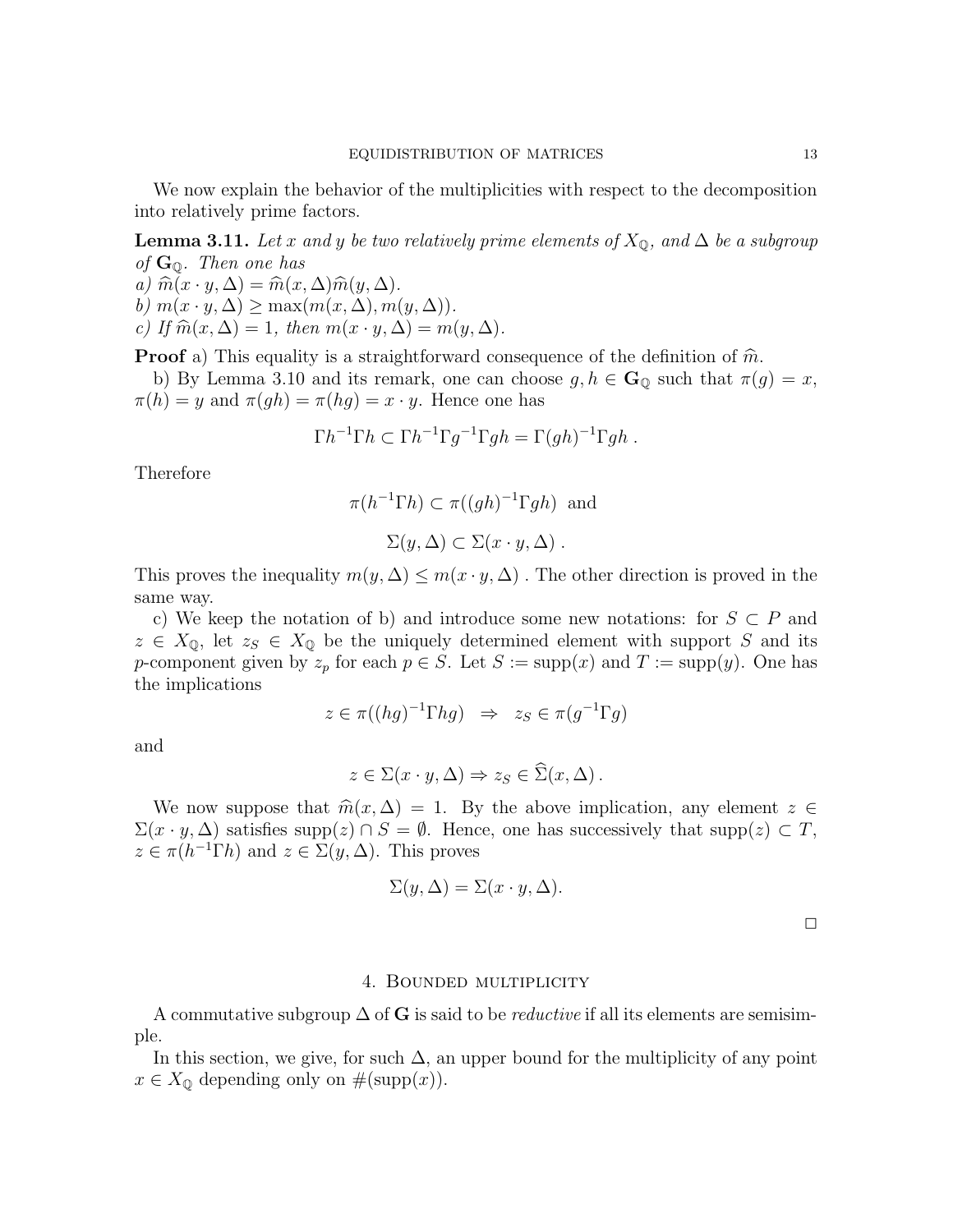4.1. Local bound.

**Proposition 4.1.** Let **k** be a finite extension of  $\mathbb{Q}_p$ , **G** a connected semisimple **k**-group and  $\Delta \subset \mathbf{G}_k$  a commutative reductive subgroup.

There exists an open subgroup  $U_0 \subset \mathbf{G}_k$  such that, for every compact open subgroup  $U \subset U_0$ , there exists a constant  $C = C(U, \Delta)$  such that

for any  $x \in U \backslash G_k$  one has  $m_p(x, \Delta) \leq C$ .

Note that, in view of the restriction of scalars,  $G_k$  is also the group of  $\mathbb{Q}_p$ -points of some semisimple  $\mathbb{Q}_p$ -group  $\mathbf{R}_{\mathbf{k}|\mathbb{Q}_p}(\mathbf{G})$ . Hence this proposition is equivalent to the same statement with  $\mathbf{k} = \mathbb{Q}_p$ .

We fix a k-embedding  $G \subset SL_N$ . Let  $\mathcal O$  be the ring of integers of k,  $\mathcal M = \varpi \mathcal O$  its maximal ideal,  $q := \#(O/M)$  and |.| the absolute value on **k** such that  $|\varpi| = q^{-1}$ . Let k' be a finite extension of k which splits all the matrices in  $\Delta$ ,  $\mathcal{O}'$  be the ring of integer of **k'** and choose  $g_{\Delta} \in SL_N(\mathbf{k}')$  such that  $g_{\Delta} \Delta g_{\Delta}^{-1}$  consists of diagonal matrices.

We will see in the proof that one can take

(4.2) 
$$
U_0 = \mathbf{G}_{\mathcal{O}} \cap g_{\Delta}^{-1} \mathbf{SL}_{\mathbf{N}}(\mathcal{O}')g_{\Delta} \text{ and}
$$

$$
C(U, \Delta) = N! C_U C_{\Delta} \text{ with}
$$

$$
C_U := [\mathbf{G}_{\mathcal{O}} : U] \text{ and } C_{\Delta} := [\mathbf{SL}_{\mathbf{N}}(\mathcal{O}') : \mathbf{SL}_{\mathbf{N}}(\mathcal{O}') \cap g_{\Delta} \mathbf{SL}_{\mathbf{N}}(\mathcal{O}')g_{\Delta}^{-1}]
$$

Proof The crucial step is the following important example.

 $1^{\text{st}}$  case :  $G = PGL_N, U = PGL_N(\mathcal{O})$  and  $\Delta = {\text{diagonal matrices of } G_k}.$ 

We can identify the homogeneous space  $U\backslash G_k$  with the space of lattices in  $k^N$ , i.e. of  $\mathcal{O}$ -submodules of rank N, up to homothety by the multiplicative group  $\mathbf{k}^*$ .

The point  $x_0$  corresponds to the lattice  $\Lambda_0 := \mathcal{O}^N$  and the point  $x = x_0 g$  corresponds to the lattice  $\Lambda = g^{-1}(\mathcal{O}^N)$  up to homothety. We may and will choose this lattice  $\Lambda$ to be a primitive sublattice of  $\Lambda_0$  i.e.  $\Lambda \subset \Lambda_0$  and  $\Lambda \not\subset \varpi \Lambda_0$ . Let  $e_1, \ldots, e_N$  be the standard basis of the O-module  $\Lambda_0 = \mathcal{O}^N$ . Since O is principal, there exists integers  $0 = m_1 \leq \cdots \leq m_N$  and a basis  $f_1, \ldots, f_N$  of  $\Lambda_0$  such that

(4.3) 
$$
\Lambda = \mathcal{O}\varpi^{m_1} f_1 \oplus \cdots \oplus \mathcal{O}\varpi^{m_N} f_N.
$$

Set

$$
a := \mathrm{diag}(\varpi^{-m_1}, \dots, \varpi^{-m_N}) \in \mathbf{PGL}_N(\mathbf{k}).
$$

Then one has  $x \in T_a(x_0)$ . We will write equivalently  $\Lambda \in T_a(\Lambda_0)$ . Recalling the definition of  $\Sigma_p(x,\Delta)$ , one sees that

$$
\Sigma_p(x,\Delta)\simeq \{\Lambda_d:=\mathcal{O}\varpi^{d_1}e_1\oplus\cdots\oplus\mathcal{O}\varpi^{d_N}e_N\,\mid\,d\in\mathbb{Z}^N\,,\ \Lambda\in\mathrm{T}_a(\Lambda_d)\}/\mathbf{k}^*\,.
$$

Any element of  $\Sigma_p(x, \Delta)$  has a unique representative  $\Lambda_d$  which contains  $\Lambda$  as a primitive submodule. This submodule  $\Lambda_d$  has same volume as  $\Lambda_0$ . This avoids the homothety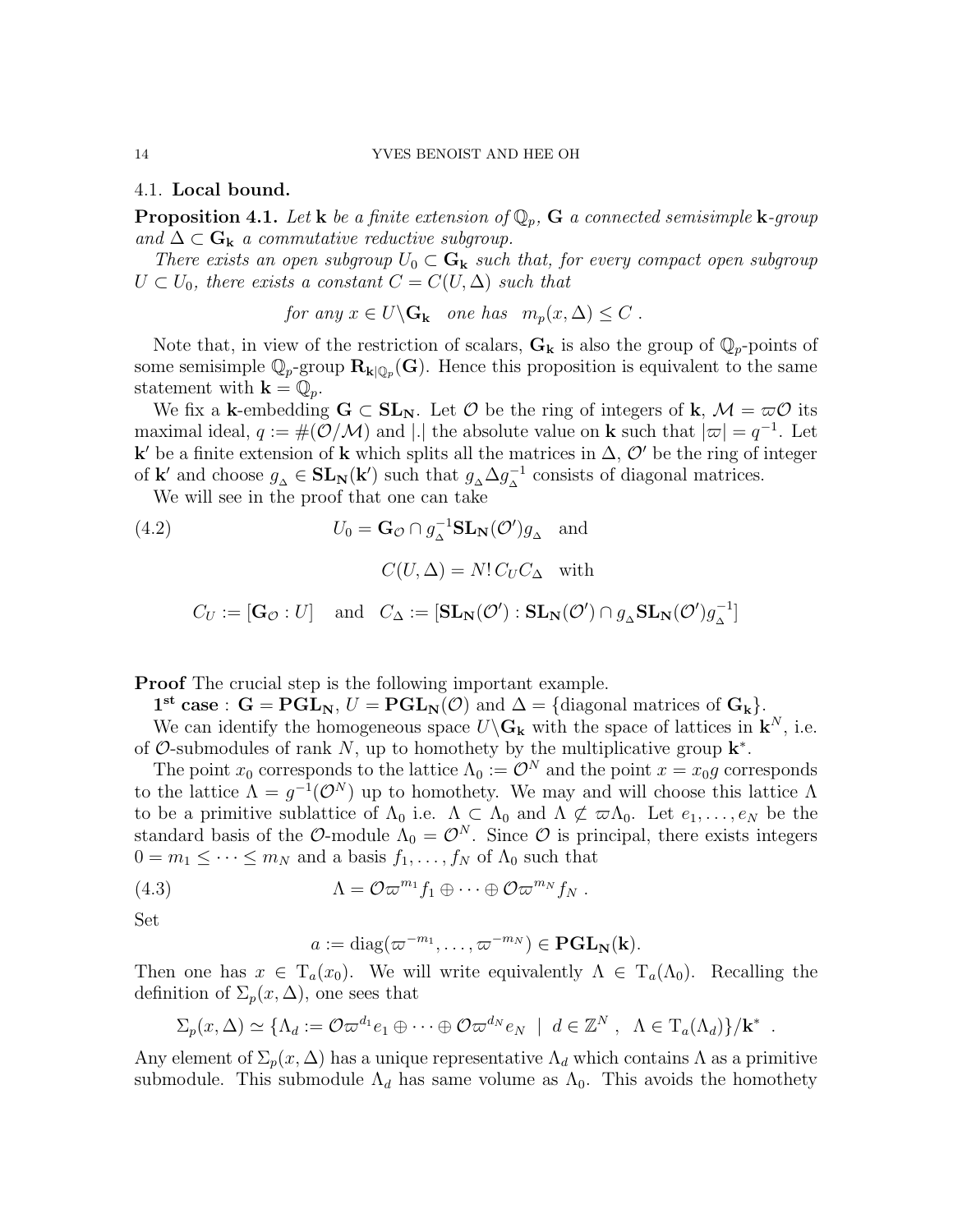by  $k^*$  and gives the identification

$$
\Sigma_p(x,\Delta)\simeq \{\Lambda_d:=\mathcal{O}\varpi^{d_1}e_1\oplus\cdots\oplus\mathcal{O}\varpi^{d_N}e_N\,\mid\,d\in\mathbb{Z}^N\,,\,\Lambda\in\mathrm{T}_a(\Lambda_d)\,,\,\,\sum d_i=0\}\;.
$$

Note that this set  $\Sigma_p(x, \Delta)$  does not depend on the choice of  $\Lambda_0$ , provided  $\Lambda_0$  is in  $T_{a^{-1}}(\Lambda)$  and  $\Lambda_0$  admits a  $\mathcal{O}$ -basis with respect to which  $\Delta$  is diagonal. Hence we are allowed to replace  $\Lambda_0$  by any of the  $\Lambda_d \in \Sigma_p(x, \Delta)$ . We will do that later on.

To prove the desired inequality

$$
\#(\Sigma_p(x,\Delta)) \le N!
$$

we will argue by induction on N.

Define for all *i* the integers  $n_i$  by the equalities  $\mathbf{k}e_i \cap \Lambda = \mathcal{O}\varpi^{n_i}e_i$ . By (4.3), they satisfy the following inequalities

for any i,  $m_1 \leq n_i \leq m_N$  and there exists  $k_0$  such that  $n_{k_0} = m_N$ .

For the same reason, using the equalities  $\mathbf{k} \,\varpi^{d_i} e_i \cap \Lambda = \mathcal{O} \varpi^{n_i-d_i} (\varpi^{d_i} e_i)$ , one gets the inequalities, for any  $\Lambda_d \in \Sigma_p(x, \Delta)$ ,

for any i,  $m_1 \leq n_i - d_i \leq m_N$  and there exists  $i_0$  such that  $n_{i_0} - d_{i_0} = m_N$ .

Fixing  $i_0 \in \{1, \ldots, N\}$ , it is enough to show that the set

$$
S_{i_0} := \{ \Lambda_d \in \Sigma_p(x, \Delta) \mid n_{i_0} - d_{i_0} = m_N \}
$$

has at most  $(N-1)!$  elements. Replacing  $\Lambda_0$  by any element  $\Lambda_d$  of  $S_{i_0}$  as explained above, one can assume that  $\Lambda_0$  belongs to  $S_{i_0}$  and hence  $k_0 = i_0$ . Therefore one has

(4.4) 
$$
n_{i_0} = m_N \quad \text{and} \quad \text{for any } \Lambda_d \in S_{i_0} \quad d_{i_0} = 0 \; .
$$

Let  $p_{i_0}: \mathbf{k}^N \to \mathbf{k}^{N-1}$  be the projection which forgets the  $i_0^{\text{th}}$  coordinate, and set

$$
\Lambda'_0 := p_{i_0}(\Lambda_0) \ , \ \Lambda' := p_{i_0}(\Lambda) \ , \ \Lambda'_d := p_{i_0}(\Lambda_d)
$$

and  $a' = \text{diag}(\varpi^{-m_1}, \ldots, \varpi^{-m_{N-1}})$ . One has the following exact sequence of finite O-modules

$$
0 \longrightarrow \mathcal{O}/(\mathcal{O}\omega^{n_{i_0}}) \longrightarrow \Lambda_0/\Lambda \longrightarrow \Lambda'_0/\Lambda' \longrightarrow 0.
$$

Since, by (4.4), one has  $n_{i_0} = m_N = \max(m_i)$ , this sequence splits and  $\Lambda'$  is contained in  $T_{a}(\Lambda_0')$ . Similarly,

$$
\Lambda' \in T_{a'}(\Lambda'_d) \quad \text{for all } \Lambda_d \in S_{i_0}.
$$

Hence by induction hypothesis, there are at most  $(N-1)!$  such  $\Lambda'_d$ . This concludes the proof of this example.

2<sup>nd</sup> case: We now reduce the proof of the general case to the above example. Using the chosen k-embedding  $G \subset SL_N$ , set

$$
U_0 := \mathbf{G}_{\mathcal{O}} \cap g_{\Delta}^{-1} \mathbf{SL}_{\mathbf{N}}(\mathcal{O}')g_{\Delta}.
$$

Using Lemma 3.4.a with  $U' = U_0$ , we can suppose that  $U = U'$ . This gives the factor  $C_U$  in the constant C.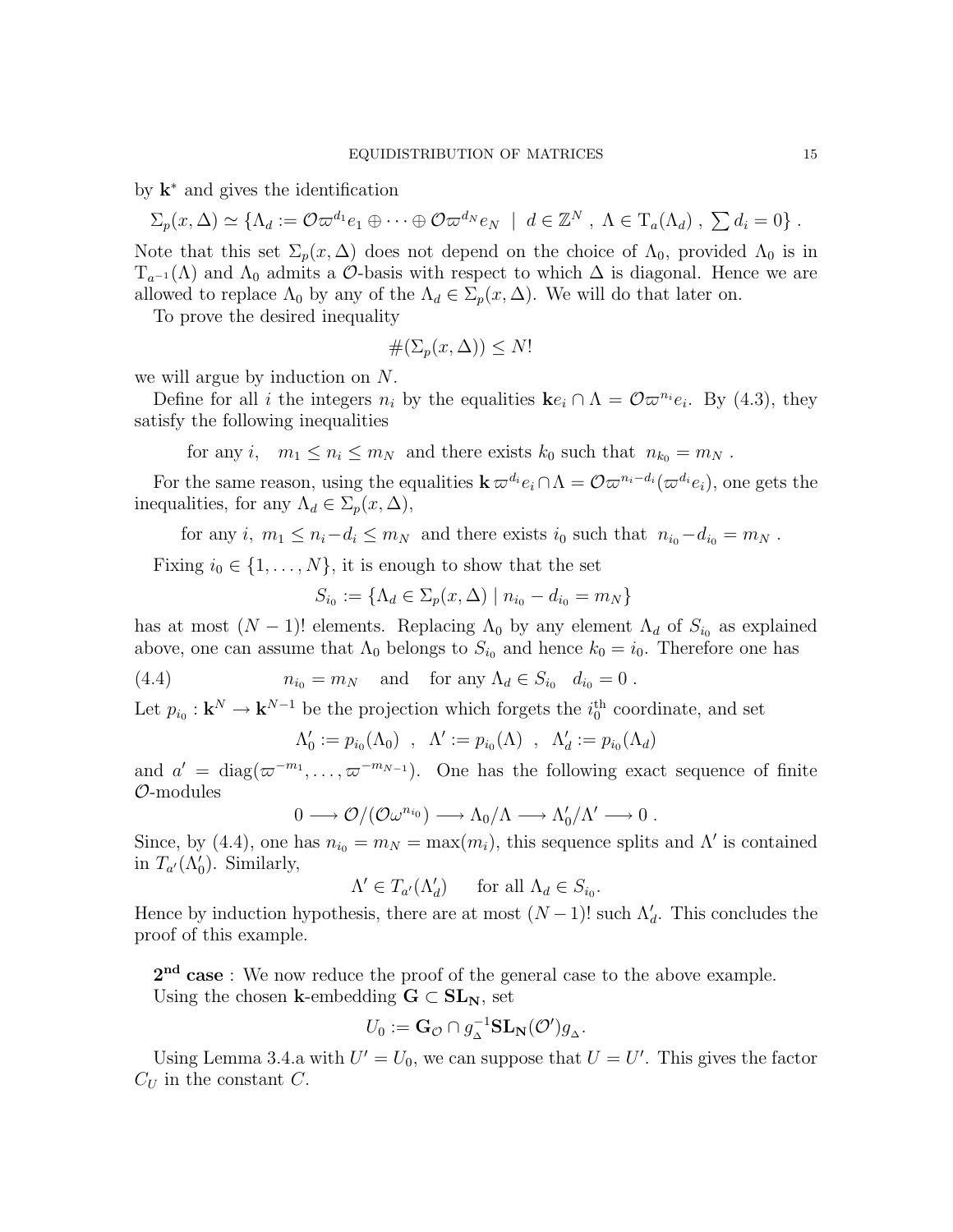Using Lemma 3.4.c with  $G' = SL_N$ , and changing the base field **k** by **k'**, we can suppose that  $G = SL_N$ ,  $\mathbf{k}' = \mathbf{k}$  and  $U = \mathbf{G}_{\mathcal{O}} \cap g^{-1} \mathbf{G}_{\mathcal{O}} g$ . This does not change the constant C.

Using again Lemma 3.4.a with  $U' = g^{-1} \mathbf{G}_{\mathcal{O}} g$  we can suppose moreover that  $g = e$ . This gives the factor  $C_{\Delta}$  in the constant C.

Using Lemma 3.4.b with  $\Delta' = \{$ diagonal matrices $\}$ , we can suppose that  $\Delta = \Delta'$ This does not change the constant C.

Hence we have  $G = SL_N$ ,  $U = SL_N(\mathcal{O})$  and  $\Delta = \{ \text{diagonal matrices} \}$  and our result is a consequence of the first case.  $\Box$ 

4.2. Independence of p. The following proposition is a global version of Proposition 4.1.

For  $x = \pi(g) \in X_{\mathbb{Q}}$ , let

$$
s(g) = s(x) := \#(\text{supp}(x))
$$

(roughly, this integer  $s(q)$  can be thought as the number of primes which appear in the denominators of the coefficients of the matrix  $q$ ).

**Proposition 4.5.** Let G be a connected almost Q-simple Q-group. Let  $\Delta \subset \mathbb{G}_0$  a commutative reductive subgroup.

There exists a congruence subgroup  $\Gamma_0 \subset \mathbf{G}_{\mathbb{Q}}$  such that, for every congruence subgroup  $\Gamma \subset \Gamma_0$  of the form  $\Gamma = G_{\mathbb{Q}} \cap \prod_{p} U_p$  for compact open subgroups  $U_p \subset \mathbf{G}_{\mathbb{Q}_p}$ , there exists a constant  $C = C(\Gamma, \Delta)$  such that, for each  $x \in X_{\mathbb{Q}}$ , one has

$$
m(x,\Delta) \leq C^{s(x)}
$$

**Proof** We fix a Q-embedding  $G \subset SL_N$ . By Proposition 4.1, for each prime p, there exists a compact open subgroup  $U_0(p)$  of  $\mathbf{G}_{\mathbb{Q}_p}$  such that, for every compact open subgroup  $V_p \subset U_0(p)$ , there exists a constant  $C = C(V_p, \Delta)$  such that

.

for any 
$$
x \in V_p \backslash \mathbf{G}_{\mathbb{Q}_p}
$$
 one has  $m_p(x, \Delta) \leq C$ .

Since one can diagonalize  $\Delta$  on a finite extension of  $\mathbb Q$ , it follows from (4.2) that we can suppose  $U_0(p) = \mathbf{G}_{\mathbb{Z}_p}$  for almost all p. More precisely, let us choose a finite extension L of  $\mathbb Q$  and an element  $g_\Delta \in SL_N(L)$  such that  $g_\Delta \Delta g_\Delta^{-1}$  consist of diagonal matrices. For any p choose a finite extension  $\mathbf{k}'$  of  $\mathbb{Q}_p$  containing an embedding of L. The formula (4.2) gives  $U_0(p) = \mathbf{G}_\mathcal{O} \cap g_\Delta^{-1} \mathbf{SL}_\mathbf{N}(\mathcal{O}')g_\Delta$ . But for almost all p the element  $g_{\Delta}$  is in  $SL_N(\mathcal{O}')$ , hence one has  $U_0(p) = \mathbf{G}_{\mathbb{Z}_p}$ .

Now if we set  $\Gamma_0 := G_{\mathbb{Q}} \cap \prod_p U_0(p)$ ,  $\Gamma_0$  is a congruence subgroup. Since  $U_p = \mathbf{G}_{\mathbb{Z}_p}$  for almost all p, Γ being a congruence subgroup, it follows from (4.2) that  $C(U_p, \Delta) = N!$ for almost all p. Therefore there exists  $C = C(\Gamma, \Delta)$  such that

$$
m_p(x,\Delta) \le C
$$

for all  $x \in X_{\mathbb{Q}}$  and for all  $p \in P$ .

Since  $m_p(x) = 1$ , whenever p is not in the support of x, the claim now follows from Lemma 3.7.  $\Box$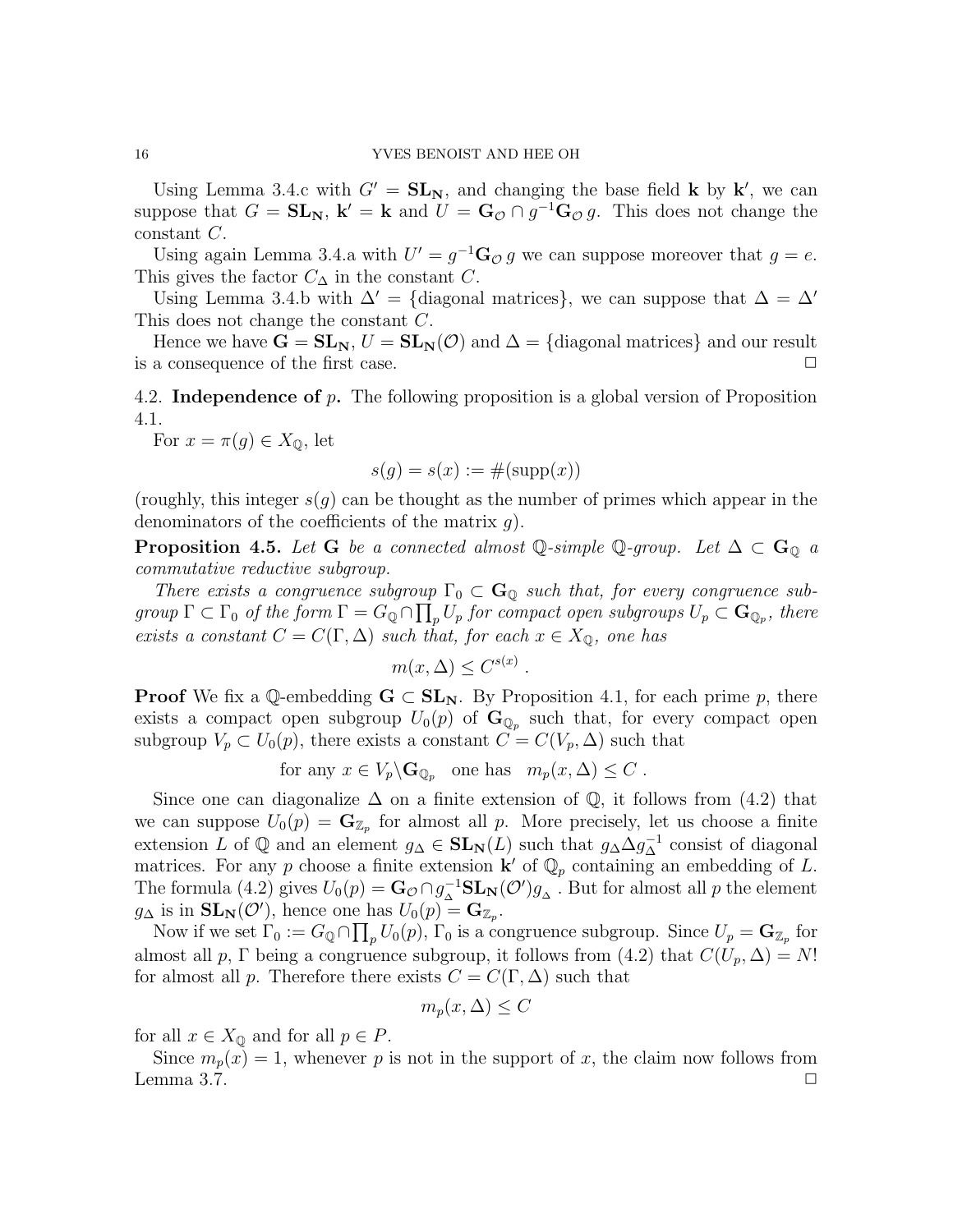5.1. **Ergodicity argument.** Let G, Γ, X and H,  $\mu_a = \mu_a^H$  be as in Section 2. Let  $x_0H \subset X$  be an H-orbit with finite volume.

**Lemma 5.1.** Let S be a sequence of elements a in  $G_{\mathbb{Q}}$  with  $\text{deg}(a) \to \infty$ . Suppose that H is non-compact and that

(5.2) 
$$
\sup_{a \in S} \left( \max_{x_i \in T_a(x_0)} m(x_i, H) \right) < \infty.
$$

Then one has  $\lim_{a \in S} \mu_a^H = \mu_X$ .

**Proof** Let  $\mathcal{P}(\overline{X})$  be the space of probability measures on the one-point compactification  $\overline{X} := X \cup \{\infty\}$  when X is non compact and on  $\overline{X} := X$  when X is compact. By the weak compactness of this space  $\mathcal{P}(\overline{X})$ , it is enough to show that each weak limit of a subsequence of  $\mu_a$  is equal to  $\mu_X$ . Let  $\mu_\infty$  be such a weak limit.

Let  $m_0 \geq 2$  be an upper bound for all the multiplicities  $m(x_i)$ . One has, for all a in S,

$$
\frac{1}{m_0} \deg(a) \le \widetilde{\deg}(a) ,
$$

and if  $f \in C_c(X)$  is a non-negative function,

 $\widetilde{T}_a f \leq m_0 T_a f$ .

Applying Theorem 2.1 and Lemma 2.3.c, by integrating the previous inequality on Y , one gets for the limit measures in  $\mathcal{P}(X)$ 

$$
\mu_{\infty} \leq m_0 \mu_X.
$$

In particular, the probability measure  $\mu_{\infty}$  is supported on X. Since H is non-compact, Moore's ergodicity theorem (cf. [Zi]) tells us that the action of  $H$  on  $X$  is ergodic for  $\mu_X$ . Hence  $\mu_X$  is an extremal point of the set of H-invariant probability measures on  $X$ . The equality

$$
\mu_X = \left(1 - \frac{1}{m_0}\right) \left(\frac{m_0 \mu_X - \mu_\infty}{m_0 - 1}\right) + \frac{1}{m_0} \mu_\infty
$$
 implies then  $\mu_\infty = \mu_X$ .

# 5.2. Changing the congruence subgroup.

**Lemma 5.3.** It suffices to prove Theorem 1.1 for a subgroup  $\Gamma'$  of  $\Gamma$  of finite index.

**Proof** The main idea is to use the ergodicity argument of the proof of Lemma 5.1. First, let us adapt the notations we have already introduced for the group  $\Gamma$  to the group  $\Gamma'$  by adding primes: set

$$
X' := \Gamma' \backslash G, \pi' : G \to X', x_0' := \pi'(g_0), Y' := x_0'H, T_a'(Y') := \pi'(a\pi'^{-1}(Y')).
$$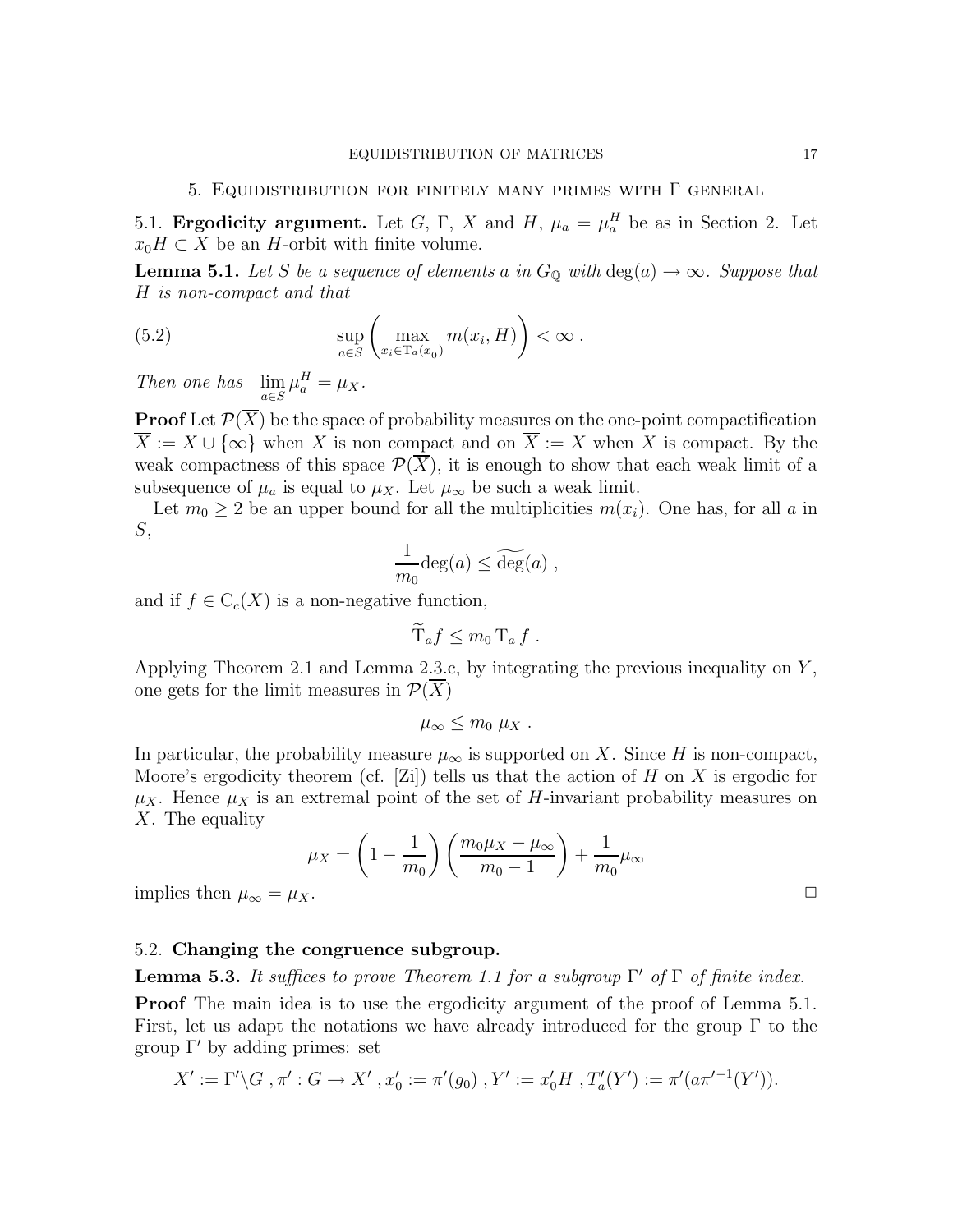Let  $\mu_{X'}$  denote the G-invariant probability measure on X', and  $\lambda'_a$  the measure on  $T_a'(Y')$  which is locally equal to  $\lambda_H$ . Also set

$$
\widetilde{\deg'}a := \lambda'_a(X') \quad \text{and} \quad \mu'_a := (\widetilde{\deg'}a)^{-1}\lambda'_a.
$$

Write  $\Gamma = | \ \ |$  $1\leq j\leq d$  $g_j \Gamma'$  where  $d = [\Gamma : \Gamma']$  is the degree of the covering  $p : X' \to X$ .

Notice that the measures  $p_*(\lambda'_{agj})$  are locally equal to an integral multiple  $m\lambda_H$  of  $\lambda_H$ , for some  $m \in \{1, \dots, d\}$  on each of the finitely many H-orbits in  $p(T'_{ag_j}(Y'))$ . As a consequence, one has the inequality

$$
\lambda_a \leq \sum_{1 \leq j \leq d} p_*(\lambda'_{ag_j}) \ .
$$

Since, for all  $j, \frac{1}{d}$  $\frac{1}{d}p_*(\lambda'_{ag_j})(X) \leq \lambda_a(X)$ , one has the inequality

$$
\mu_a \leq d \sum_{1 \leq j \leq d} p_*(\mu'_{ag_j}) \ .
$$

By hypothesis, for each  $1 \leq j \leq d$ , one has

$$
\lim_{a\in S}\mu'_{ag_j}=\mu_{X'}\ .
$$

Hence any weak limit  $\mu_{\infty}$  of the sequence  $\mu_a$  satisfies

$$
\mu_{\infty} \leq d^2 \mu_X.
$$

Such a weak limit is an  $H$ -invariant probability measure supported on  $X$  and absolutely continuous with respect to  $\mu_X$ . Since  $\mu_X$  is an ergodic measure for the action of H, it follows  $\mu_{\infty} = \mu_X$ . This proves that  $\lim_{a \in S} \mu_a = \mu_X$ .  $\square$ 

Remark 5.4. Note that in the above proof we have not used any of the assumption G simply connected,  $\Gamma$  cocompact or H commutative reductive.

5.3. Proof of Theorem 1.1 for  $\#\text{supp}(a)$  uniformly bounded. We now prove Theorem 1.1 in the case when  $\#\text{supp}(a)$  is uniformly bounded. Note that we do not need  $\bf{G}$  simply connected or  $\Gamma$  cocompact in this case.

**Theorem 5.5.** Let G be a connected almost  $\mathbb{Q}$ -simple algebraic  $\mathbb{Q}$ -group with  $G =$  $\mathbf{G}(\mathbb{R})^{\circ}$  and H a closed commutative reductive non-compact subgroup of G. Let  $\Gamma$  be any congruence subgroup in  $G_{\mathbb{Q}}$  and  $x_0H \subset X$  an H-orbit with finite volume. Let S be a sequence of elements  $a \in G_{\mathbb{Q}}$  such that  $\#\text{supp}(a)$  is uniformly bounded for all  $a \in S$ and deg(a)  $\rightarrow \infty$ . Then for any  $f \in C_c(X)$ , one has

$$
\lim_{a \in S} \frac{1}{\lambda_a^H(X)} \int_X f \, d\lambda_a^H = \int_X f \, d\mu_X.
$$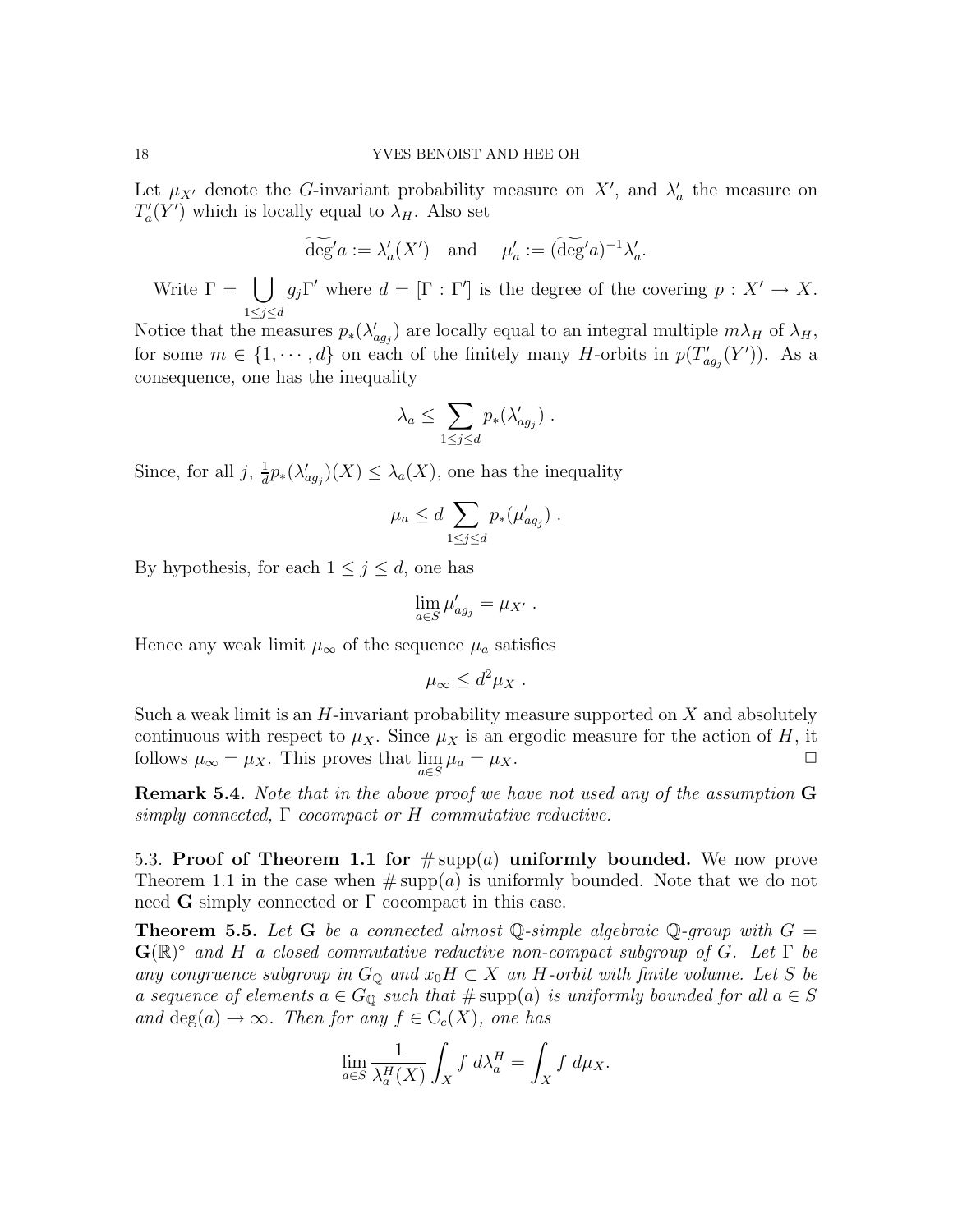**Proof** One can easily reduce our proofs to the case when  $x_0 = \pi(e)$ : simply by replacing the group H by  $g_0^{-1}Hg_0$  for  $x_0 = \pi(g_0)$ . Let  $\Gamma_0$  be a congruence subgroup as in Proposition 4.5 with respect to  $\Delta = H \cap \mathbf{G}_{\mathbb{Q}}$ . In view of Lemma 5.3 and Remark 5.4, there is no loss of generality in assuming that  $\Gamma \subset \Gamma_0$  and  $\Gamma$  is of the form  $G_{\mathbb{Q}} \cap \prod_p U_p$ by replacing  $\Gamma$  by a finite index subgroup if necessary. Since  $m(x_i, H) = m(x_i, \Delta)$ by the remark following Definition 3.1 and  $supp(a) = supp(x_i)$  for any  $x_i \in T_a(x_0)$ , Proposition 4.5 implies that the multiplicities  $m(x_i)$  are uniformly bounded for all  $\bigcup_{a \in S} T_a(x_0)$ . Hence it only remains to apply Lemma 5.1, to finish the proof.

### 6. Hecke points with local multiplicity one

For  $a \in \mathbf{G}_{\mathbb{Q}}$ , p prime, and a subgroup  $\Delta$  of  $\mathbf{G}_{\mathbb{Q}}$ , set

$$
S_a(x_0, \Delta, p) := \{ x \in T_a(x_0) \mid m_p(x, \Delta) = 1 \}
$$

which is the set of *Hecke points with p-multiplicity one*.

The entire section is devoted to a proof of the following theorem that most Hecke points have p-multiplicity one for all p large.

**Theorem 6.1.** Let  $G$  be a connected simply connected almost  $Q$ -simple  $Q$ -group with  $\mathbf{G}_{\mathbb{R}}$  non-compact and  $\Gamma$  a congruence subgroup of the form  $\Gamma = \mathbf{G}_{\mathbb{Q}} \cap \prod_{p} U_p$  for compact open subgroups  $U_p \subset \mathbf{G}_{\mathbb{Q}_p}$ . Let  $\Delta \subset \mathbf{G}_{\mathbb{Q}}$  be a commutative reductive subgroup.

Then there exists a constant  $D = D(\Gamma, \Delta) > 0$  such that, for all primes p and all  $a \in \mathbf{G}_{\mathbb{Q}}$ , one has

$$
#(S_a(x_o, \Delta, p)) \ge \left(1 - \frac{D}{p}\right) #(T_a(x_o)) .
$$

### 6.1. Multiplicities and modules.

**Lemma 6.2.** Let  $H \subset SL_N$  be a  $\mathbb{Q}$ -torus. Then, for almost all prime  $p \in P$ , there exist  $N \mathbb{Z}_p$ -submodules  $\Lambda_1, \ldots, \Lambda_N$  of  $\Lambda_0 := (\mathbb{Z}_p)^N$  of index p such that, for any  $h \in \mathbf{H}_{\mathbb{Q}_p}$ with  $h \notin \mathbf{H}_{\mathbb{Z}_p}$ , one has

$$
\Lambda_0 \cap h(\Lambda_0) \subset \Lambda_i \quad \text{for some } i \in \{1, \cdots, N\}.
$$

Proof We first begin by a very simple example.

 $1<sup>st</sup> case : H = \{diagonal matrices of SL<sub>N</sub>\}.$ 

In this case, one can take

$$
\Lambda_i := \{ (x_1, \ldots, x_N) \in \mathbb{Z}_p^N \mid x_i \equiv 0 \bmod p \}.
$$

Let  $h \in \mathbf{H}_{\mathbb{Q}_p}$ . Write

$$
h=\mathrm{diag}(p^{d_1}u_1,\ldots,p^{d_N}u_N),
$$

where  $u_i$  are units in  $\mathbb{Z}_p$ . Note that, since  $\det(h) = 1$ , one has  $d_1 + \cdots + d_N = 0$ . Moreover, if  $h \notin H_{\mathbb{Z}_p}$ , at least one of the  $d_i$  is negative. Hence one of the  $d_i$ , say  $d_{i_0}$  is positive. It follows that

$$
\Lambda_0 \cap h(\Lambda_0) \subset \Lambda_{i_0} .
$$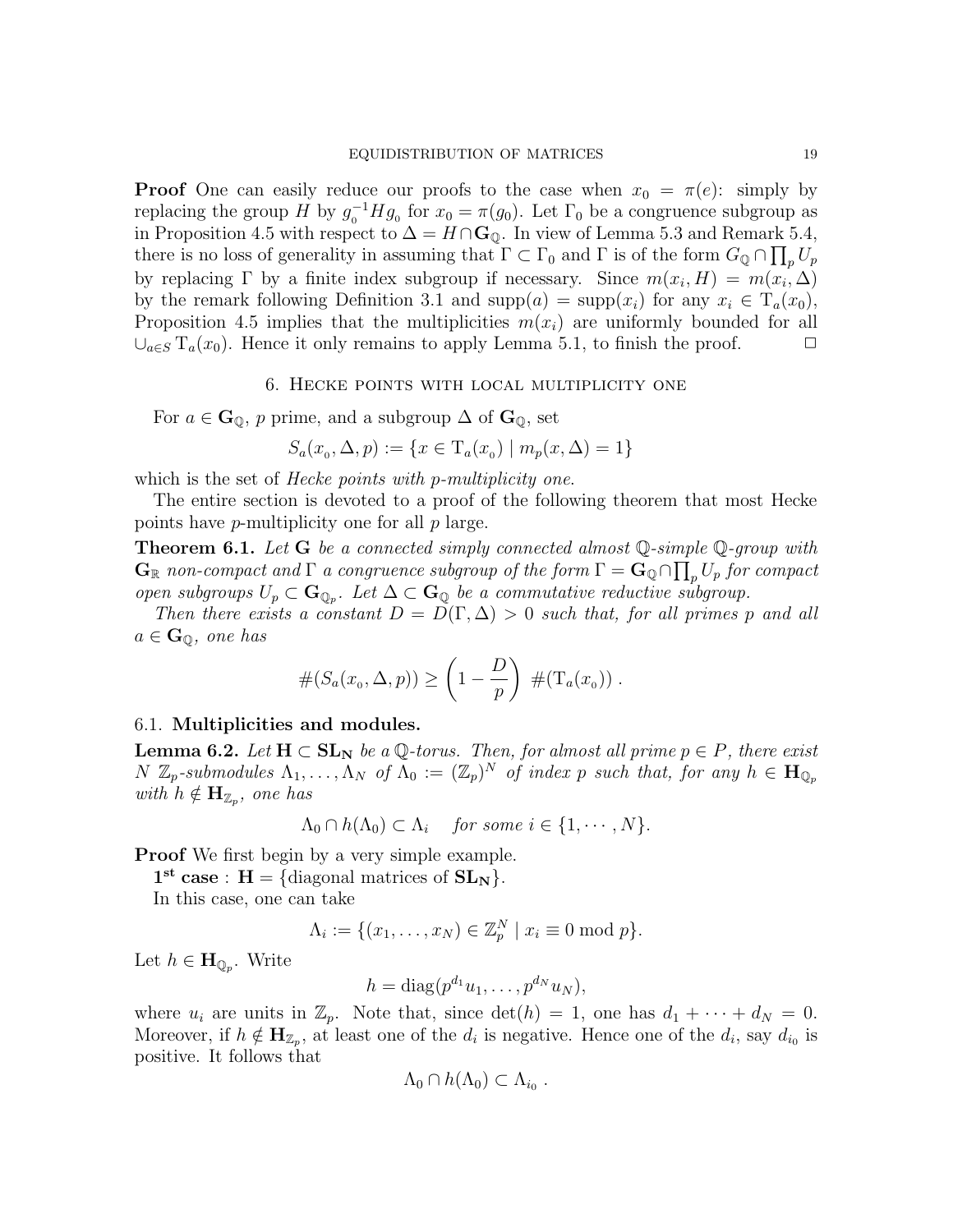General case The proof is along the same lines as in the first case except that we will have to change the base field to diagonalize the torus. Here are the details.

Let E be a number field on which the torus H splits and  $q \in GL_N(E)$  a matrix for which  $gHg^{-1}$  is diagonal. We choose for each prime p a valuation v of E over p and let  $E_v \supset \mathbb{Q}_p$  be the completion of E,  $\mathcal{O}_v$  the ring of integers of  $E_v$ ,  $\mathcal{M}_v$  the maximal ideal of  $\mathcal{O}_v$  and  $\varpi$  a uniformizer in  $\mathcal{M}_v$ . For almost all primes p, the matrix g belongs to  $SL_N(\mathcal{O}_v)$ . In this case, one can take for  $\Lambda_i$  any index p submodule of  $\mathbb{Z}_p^N$  such that

$$
\Lambda_i \supset \mathbb{Z}_p^N \cap g^{-1}(M_{i,v}) \quad \text{where } M_{i,v} := \{(x_1, \ldots, x_N) \in \mathcal{O}_v^N \mid x_i \in \mathcal{M}_v\}.
$$

Note that, since  $g(\mathcal{O}_v^N) = \mathcal{O}_v^N$ , the intersection  $\mathbb{Z}_p^N \cap g^{-1}(M_{i,v})$  is not equal to  $\mathbb{Z}_p^N$ . Let  $h \in \mathbf{H}_{\mathbb{Q}_p}$  and  $h \notin \mathbf{H}_{\mathbb{Z}_p}$ . One can write

$$
ghg^{-1} = \text{diag}(\varpi^{d_1}u_1, \ldots, \varpi^{d_N}u_N),
$$

where  $u_i$  are units in  $\mathcal{O}_v$ . Note that, since  $\det(h) = 1$ , one has  $d_1 + \cdots + d_N = 0$ . Moreover, since  $h \notin H_{\mathcal{O}_v}$ , at least one of the  $d_i$  is negative. Hence one of the  $d_i$ , say  $d_{i_0}$  is positive. This implies

$$
\Lambda_0 \cap h(\Lambda_0) \subset \Lambda_{i_0} .
$$

 $\Box$ 

**Proposition 6.3.** Let  $G \subset SL_N$  be a connected semisimple Q-group,  $\Gamma \subset G_0$  a congruence subgroup of the form  $\Gamma = \mathbf{G}_\mathbb{Q} \cap \prod_p U_p$  for compact open subgroups  $U_p \subset \mathbf{G}_{\mathbb{Q}_p}$ ,  $H \subset G$  a Q-torus and  $\Delta$  a subgroup of  $H_0$ .

Then, for almost all primes p, there exist  $N \mathbb{Z}_p$ -submodules  $\Lambda_1, \ldots, \Lambda_N$  of  $\Lambda_0 :=$  $(\mathbb{Z}_p)^N$  of index p such that, for all  $a \in \mathbf{G}_{\mathbb{Q}_p}$ , for all  $\Lambda \in \mathrm{T}_a(\Lambda_0)$ , one has the implication

 $m_p(\Lambda, \Delta) > 1 \Longrightarrow \Lambda \subset \Lambda_i$  for some  $i \in \{1, \cdots, N\}.$ 

In the above, we have identified, for almost all p, the homogeneous space  $U_p \backslash \mathbf{G}_{\mathbb{Q}_p}$ with a subspace of the space  $\text{PGL}_N(\mathbb{Z}_p)\backslash\text{PGL}_N(\mathbb{Q}_p)$ . Note that the latter space can be identified with the set of  $\mathbb{Z}_p$ -submodules of  $\mathbb{Q}_p^N$  of rank N up to homothety by  $\mathbb{Q}_p^*$ . Since  $\mathbb{Z}_p$  is principal, we may further identify  $\mathbf{PGL}_N(\mathbb{Z}_p)\backslash\mathbf{PGL}_N(\mathbb{Q}_p)$  with the space of  $\mathbb{Z}_p$ -submodules  $\Lambda$  of finite index in  $\Lambda_0$  which are primitive, i.e. such that  $\Lambda \not\subset p\Lambda_0$ . If  $a = \text{diag}(p^{-m_1}, \ldots, p^{-m_N})$  with  $m_1 \leq \cdots \leq m_N$ , one has the equivalence

$$
\Lambda \in T_a(\Lambda_0) \Longleftrightarrow \Lambda_0/\Lambda \simeq (\mathbb{Z}/p^{m_2-m_1}\mathbb{Z}) \times \cdots \times (\mathbb{Z}/p^{m_N-m_1}\mathbb{Z}).
$$

**Proof of Proposition 6.3** By Lemma 3.4.c, one can assume that  $G = SL_N$ . Since  $m_p(\Lambda, \Delta) > 1$ , there exists  $h \in \mathbf{H}_{\mathbb{Q}_p}$  such that

$$
h(\Lambda_0) \neq \Lambda_0
$$
 and  $\Lambda \in T_a(h(\Lambda_0)).$ 

Choose a scalar  $k \in \mathbb{Q}_p^*$  such that the  $\mathbb{Z}_p$ -module  $k\Lambda$  is a primitive submodule of  $h(\Lambda_0)$ . One has

$$
[h(\Lambda_0):k\Lambda]=[\Lambda_0:\Lambda].
$$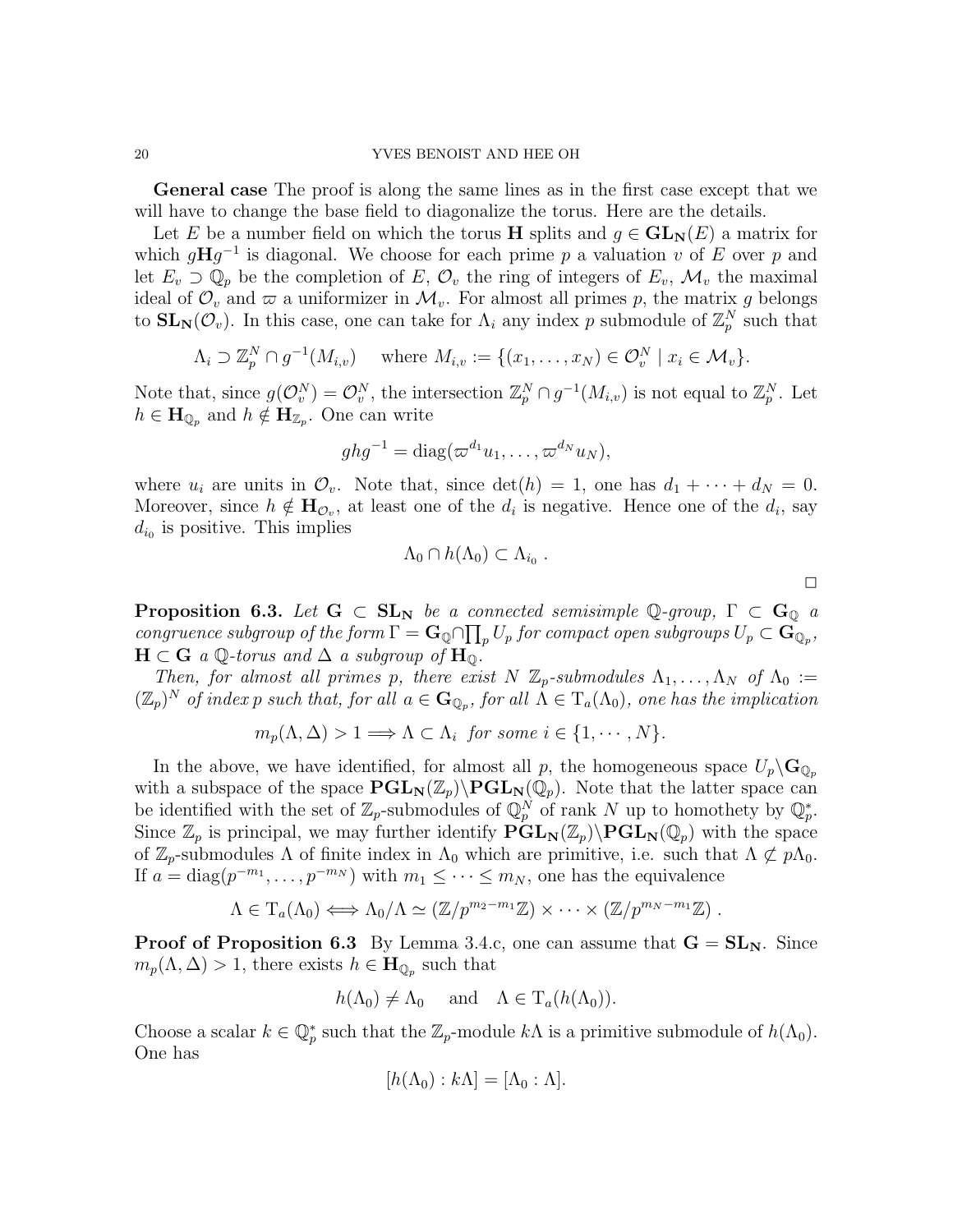Since the  $\mathbb{Z}_p$ -modules  $\Lambda_0$  and  $h(\Lambda_0)$  have same volumes, it follows that the  $\mathbb{Z}_p$ -modules  $Λ$  and  $kΛ$  have same volumes and hence  $Λ = kΛ$ . Therefore one gets the inclusion

$$
\Lambda \subset \Lambda_0 \cap h(\Lambda_0).
$$

It only remains to apply Lemma 6.2.  $\Box$ 

6.2. Counting Hecke points. We will also need the following lemma in the proof of Theorem 6.1.

**Lemma 6.4.** Let  $G \subset SL_N$  be a semisimple Q-group. We suppose that this Qembedding of  $G$  is an absolutely irreducible Q-representation. Then there exists a constant  $D_0 > 0$ , such that, for almost all primes p, all  $a \in \mathbf{G}_{\mathbb{Q}_p}$  and all submodule  $\Lambda_1$ of  $\Lambda_0 := (\mathbb{Z}_p)^N$  of index p, one has

$$
\frac{\#\{\Lambda \in \mathrm{T}_a(\Lambda_0) \mid \Lambda \subset \Lambda_1\}}{\deg(a)} \leq \frac{D_0}{p} .
$$

The *absolute irreducibility* assumption in this lemma means the *irreducibility over* the algebraic closure, which is stronger than the irreducibility over  $\mathbb{Q}$ . It will be needed to apply the fact 6.6.

To prove as well as to apply this lemma 6.4 we will need the following general four facts.

**Fact 6.5.** Every connected semisimple  $\mathbb{Q}$ -group  $\mathbf{G}$  with trivial center has an absolutely irreducible faithful  $\mathbb{Q}$ -representation  $\rho : \mathbf{G} \to \mathbf{SL}_N$ .

The term Q-representation means representation defined over Q.

**Proof** Recall that, according to the highest weight theory, the set  $R^+$  of "dominant" weights of the root lattice" parameterizes the set of (equivalence classes of absolutely) irreducible representations of G. Since the action of the Galois group  $Gal(\overline{\mathbb{Q}}/\mathbb{Q})$  on  $R^+$  factors through the linear action of the finite group of exterior automorphisms of G, there exist many fixed points for this action.

Hence one can choose a faithful absolutely irreducible representation of  $\bf{G}$  of highest weight  $\lambda$  which is equivalent to all its Galois conjugates. According to [Ti, Theorem 3.3, since  $\lambda$  is in the root lattice, this representation is defined over Q.

**Fact 6.6.** Let  $\rho$  :  $G \to SL_N$  be an absolutely irreducible Q-representation of a connected semisimple  $\mathbb Q$ -group  $\mathbf G$ . Then for almost all primes p, one gets by reduction modulo p, a representation  $G_{\mathbb{F}_p} \to SL_N(\mathbb{F}_p)$  which is still absolutely irreducible.

**Proof** Let  $A_{\mathbb{Q}} \subset \mathcal{M}_{N}(\mathbb{Q})$  be the Q-algebra generated by  $\rho(\mathbf{G}_{\mathbb{Q}}), L \subset \rho(\mathbf{G}_{\mathbb{Q}})$  a finitely generated subgroup generating the Q-algebra  $A_{\mathbb{Q}}$  and m an integer such that  $L\, \subset\, \mathcal{M}_N(\mathbb{Z}[\frac{1}{m}$  $\frac{1}{m}$ ). By Wedderburn's theorem, since the representation is absolutely irreducible, one has  $A_{\mathbb{Q}} = \mathcal{M}_N(\mathbb{Q})$ . Hence there exists an integer  $m_0$  such that the  $\mathbb{Z}[\frac{1}{m}]$  $\frac{1}{m}$ -algebra A generated by L contains  $m_0 \mathcal{M}_N(\mathbb{Z}[\frac{1}{m}$  $\frac{1}{m}$ ).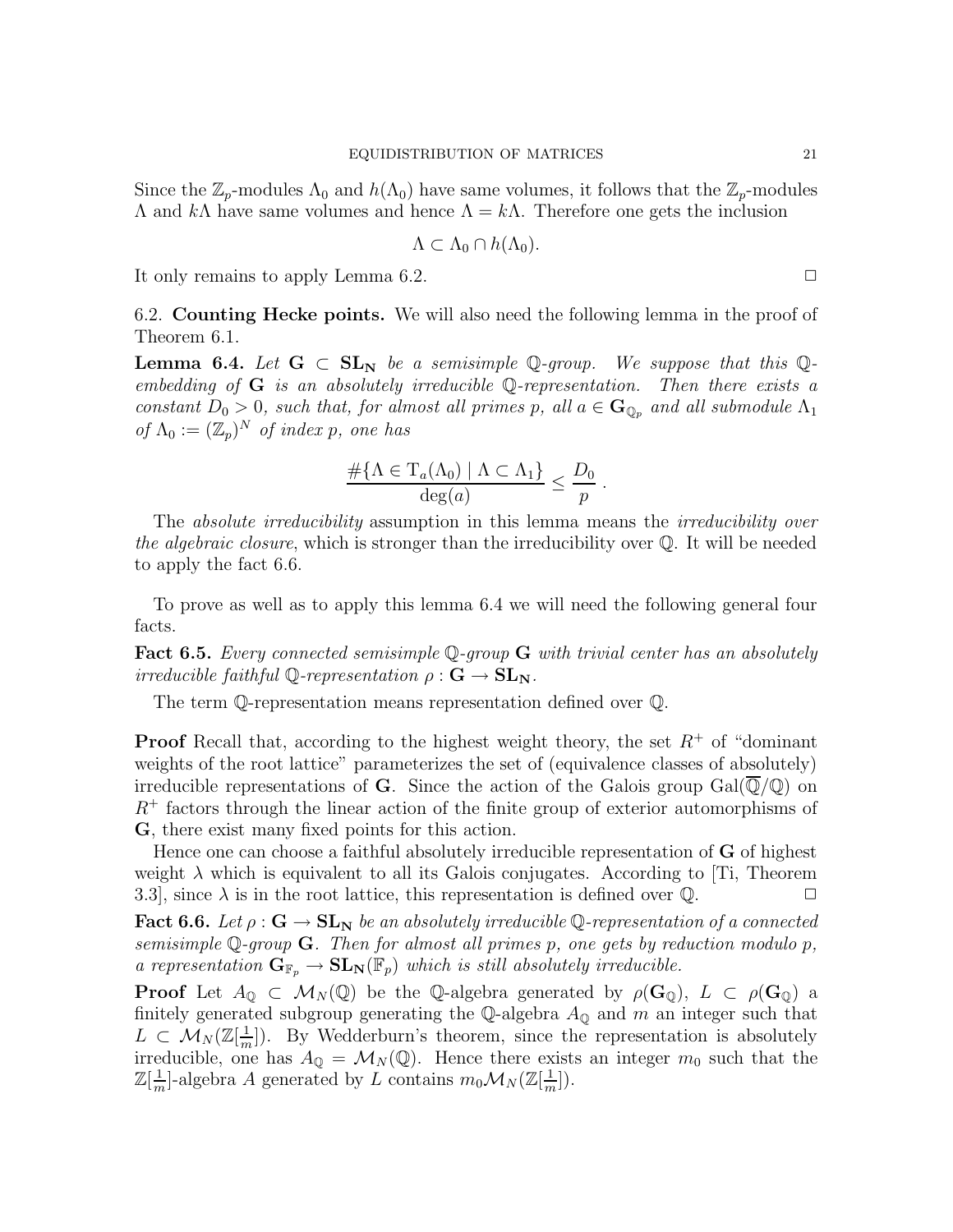If one chooses p outside the divisors of  $mm_0$ , the image of L in  $\mathcal{M}_N(\mathbb{F}_p)$  generates  $\mathcal{M}_N(\mathbb{F}_p)$  and the representation  $\mathbf{G}_{\mathbb{F}_p} \to \mathbf{SL}_N(\mathbb{F}_p)$  is absolutely irreducible. **Fact 6.7.** Let G be a connected  $\mathbb{F}_p$ -group and H a connected  $\mathbb{F}_p$ -subgroup. Then one

has the equality

$$
(\mathbf{G}/\mathbf{H})_{\mathbb{F}_p} = \mathbf{G}_{\mathbb{F}_p}/\mathbf{H}_{\mathbb{F}_p} \ .
$$

**Proof** See Proposition 16.5 of [Bo].  $\Box$ 

**Fact 6.8.** For any absolutely irreducible projective  $\mathbb{F}_p$ -variety  $\mathbf{M} \subset \mathbb{P}^{N_0}$  of dimension D and degree d, one has

$$
\left| \#(\mathbf{M}_{\mathbb{F}_p}) - p^D \right| \leq Ap^{D-\frac{1}{2}}
$$

where the constant A depends only on  $N_0$ , D and d.

Proof This generalization of Hasse's theorem is due to Lang and Weil (see [LW]).

**Proof of Lemma 6.4** The Lemma is clear if a is in  $\mathbf{G}_{\mathbb{Z}_p}$ . Hence we may suppose that  $a \notin \mathbf{G}_{\mathbb{Z}_p}$ . We introduce the map  $\Phi$  from the Hecke orbit  $T_a(\Lambda_0)$  to the Grassmanian  $\mathbf{Gr}_{\mathbf{N}}(\mathbb{F}_p)$  of  $\mathbb{F}_p^N$  given by

$$
\Phi(\Lambda) := (\Lambda + p\Lambda_0)/p\Lambda_0.
$$

Here, as in Proposition 6.3,  $\Lambda$  is viewed as a primitive  $\mathbb{Z}_p$ -submodule of  $\Lambda_0$  so that  $\Phi(\Lambda) \neq 0$ . Moreover, since a is not in  $\mathbf{G}_{\mathbb{Z}_p}, \Phi(\Lambda) \neq \Lambda_0/p\Lambda_0$ .

This map is  $G_{\mathbb{Z}_p}$ -equivariant where the action of  $G_{\mathbb{Z}_p}$  on  $Gr_N(\mathbb{F}_p)$  is the one obtained through the reduction modulo p map  $\mathbf{G}_{\mathbb{Z}_p} \to \mathbf{G}_{\mathbb{F}_p}$ , which is well-defined for almost all primes p.

The image of this map  $\Phi$  is one  $\mathbf{G}_{\mathbb{F}_p}$ -orbit and the cardinality of the fibers of  $\Phi$  does not depend on the fiber when it is non-empty. Let  $v$  be a point in this image. The stabilizer of v in the  $\mathbb{F}_p$ -group obtained from **G** by reduction modulo p, is a parabolic subgroup. Hence the orbit **M** of v is a projective  $\mathbb{F}_p$ -variety. By Fact (6.7), one has

$$
\mathbf{G}_{\mathbb{F}_p}.v=\mathbf{M}_{\mathbb{F}_p}.
$$

The condition  $\Lambda \subset \Lambda_1$  is equivalent to the condition  $\Phi(\Lambda) \in M'_{\mathbb{F}_p}$  where  $\mathbf{M}'$  is the projective  $\mathbb{F}_p$ -subvariety of M consisting of elements included in the hyperplane determined by  $\Lambda_1$ . Since the Q-embedding of **G** is an absolutely irreducible Q-representation, by Fact (6.6), for almost all p, the representation of  $\mathbf{G}_{\mathbb{F}_p}$  in  $\mathbb{F}_p^N$  is still an absolutely irreducible representation. Hence, M is not included in any hyperplane (in particular, the above parabolic is a proper parabolic subgroup) and one has

$$
\dim(\mathbf{M}') < \dim(\mathbf{M}).
$$

We want to apply Fact 6.8 to these projective  $\mathbb{F}_p$ -varieties, for this we need to check its hypothesis. Note first that these projective varieties are included in the Grassmanian of  $\mathbb{F}_p^N$  with N fixed, hence using Plücker coordinates, in a projective space of dimension  $N_0 := 2^N$ . The dimensions of **M** and **M'** are also bounded by  $N_0$ . The degrees of **M** is bounded independently of  $p$  and  $a$  since these varieties are obtained by reduction modulo  $p$  among finitely many flag subvarieties of the Grassmanian. Moreover  **is**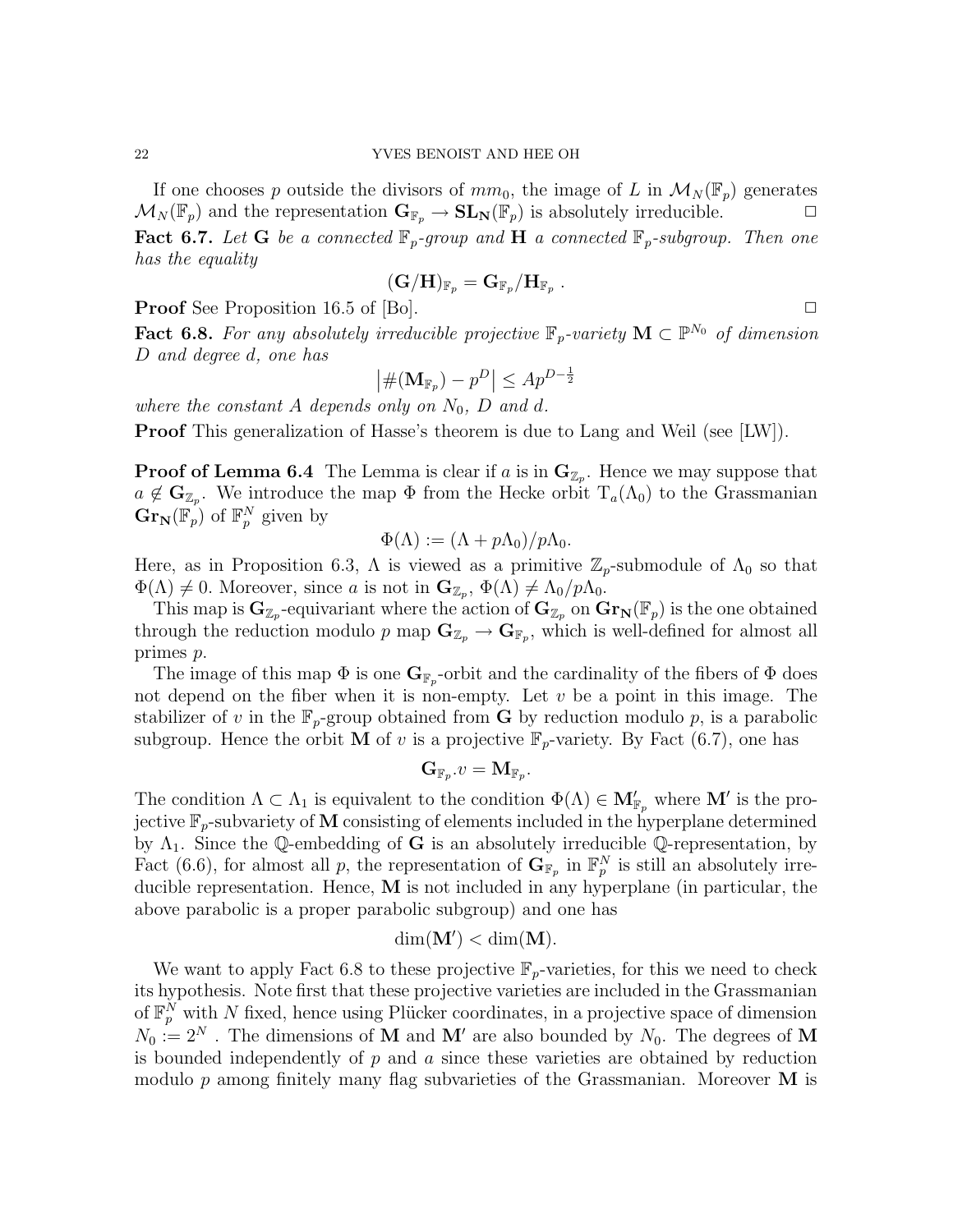absolutely irreducible being a homogeneous variety of  $G$ . Since  $M'$  is obtained from M by intersection with hyperplanes, the degree of  $M'$  is bounded by the degree of  $M$ . The number and the degrees of irreducible components of  $M'$  are bounded independently of  $a$ , since the degree of  $M'$  is the sum of the degrees of the irreducible components of  $M'$ . Therefore, by applying Fact 6.8 to  $M$  as well as to the irreducible components of  $M'$ , one has

$$
\frac{\#\{\Lambda \in \mathrm{T}_a(\Lambda_0) \mid \Lambda \subset \Lambda_1\}}{\deg(a)} = \frac{\#\mathbf{M}'_{\mathbb{F}_p}}{\#\mathbf{M}_{\mathbb{F}_p}} \leq \frac{D_0}{p} ,
$$

for some constant  $D_0$  independent of a.  $\Box$ 

**Remark** The same argument proves that, if a is not in  $\mathbf{G}_{\mathbb{Z}_p}$ , then one has the inequality

$$
\deg(a) \ge p .
$$

In fact, this proof shows that  $deg(a) = #T_a(\Lambda_0) \geq #M_{F_p}$ . But the number of  $F_p$ points of a non trivial flag variety of a semisimple  $\mathbb{F}_p$ -group is at least p.

**Proof of Theorem 6.1** Later on, we will use this theorem only for a in  $\mathbf{G}_{\mathbb{Z}[1/p]}$ . In fact, the first part of the proof is to reduce it to the case where a is in  $\mathbf{G}_{\mathbb{Z}[1/p]}$ .

To explain this reduction, we recall that

- The quotient  $\Gamma \backslash \mathbf{G}_{\mathbb{Q}}$  is the restricted product of the quotient spaces  $U_p \backslash \mathbf{G}_{\mathbb{Q}_p}$ , and  $U_p = \mathbf{G}_{\mathbb{Z}_p}$  for almost all p.

The Hecke orbit  $T_a(x_0)$  is a finite product  $\prod_{p \in \text{supp}(a)} T_{a_p}(x_0)$  where  $a = \prod_p a_p$  with  $supp(a_p) = \{p\}$  (Lemma 3.10.a).

- If  $x = \prod x_p \in T_a(x_0)$  with  $x_p \in T_{a_p}(x_0)$  the multiplicities  $m_p(x, \Delta)$  and  $m_p(x_p, \Delta)$ are equal.

It follows that

$$
\frac{\#S_a(x_0,\Delta,p)}{\deg(a)} = \frac{\#S_{a_p}(x_0,\Delta,p)}{\deg(a_p)},
$$

which allows us to replace a by  $a_p$ . From now on, we may assume that  $a \in \mathbf{G}_{\mathbb{Z}[1/p]}$ .

By Lemma 3.2.b, we may replace  $\Delta$  by the intersection of the Zariski closure of  $\Delta$ with  $\mathbf{G}_{\mathbb{Q}}$ . Hence we assume  $\Delta = \mathbf{H}_{\mathbb{Q}}$  where **H** is a  $\mathbb{Q}$  subtorus of **G**.

We can also suppose that **G** has trivial center. In fact, for any semisimple Q-group  $\bf{G}$ , its center  $\bf{Z}$  is finite. Moreover for almost all primes p, one has

$$
\mathbf{Z} \cap \mathbf{G}_{\mathbb{Q}_p} \subset \mathbf{G}_{\mathbb{Z}_p}
$$

and hence  $G_{\mathbb{Z}_p}\backslash G_{\mathbb{Q}_p}$  injects in  $(G/Z)_{\mathbb{Z}_p}\backslash (G/Z)_{\mathbb{Q}_p}$ . This allows us to replace G by  $G/Z$ .

Note also that the statement of Proposition 6.1 does not depend on any Q-embedding of G. Hence using Fact  $(6.5)$ , we may choose an absolutely irreducible Q-embedding of G in  $SL_N$ . Now Theorem 6.1 with the constant  $D = ND_0$  follows from Proposition 6.3 and Lemma 6.4.  $\Box$ 

We note in the above proof that, if we exclude a finite set of primes  $S = S(\Gamma, \Delta)$ , the constant D can be chosen independent of  $\Gamma$  and  $\Delta$ , i.e. depending only on **G**.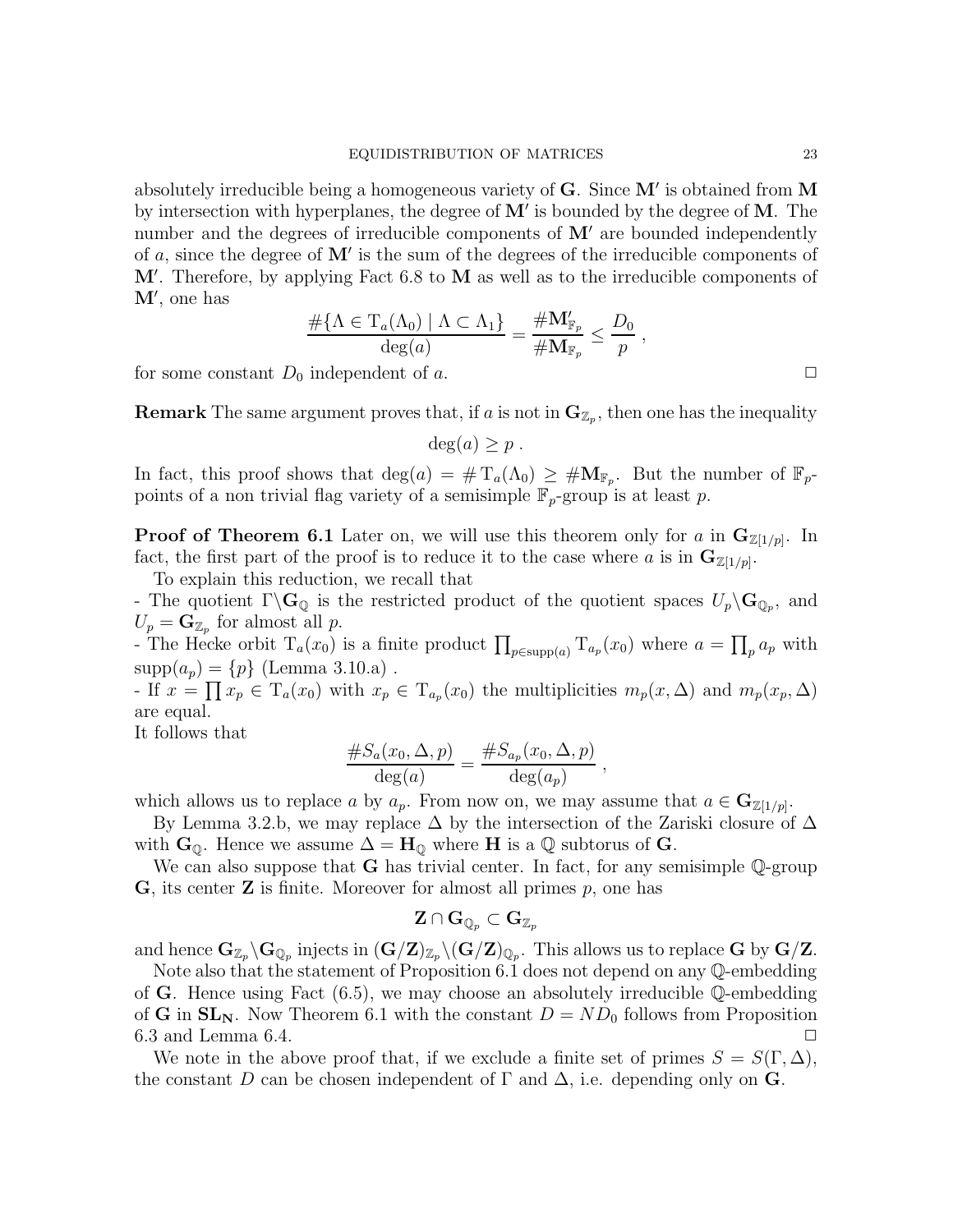## 7. Proof of Theorem 1.1

## 7.1. Approximation of the weighted Hecke operator.

**Theorem 7.1.** Let  $G$ ,  $H$  be as in Theorem 1.1 and let  $x_0H$  an  $H$ -orbit with finite volume with  $x_0 = \pi(e)$ . Let  $\Gamma \subset \mathbf{G}_{\mathbb{Q}}$  a congruence subgroup of the form  $\Gamma = \mathbf{G}_{\mathbb{Q}} \cap \prod_p U_p$ for compact open subgroups  $U_p \subset \mathbf{G}_{\mathbb{Q}_p}$ . Let  $a \in \mathbf{G}_{\mathbb{Q}}$  and  $p \in \text{supp}(a)$ . Write  $a = bc$ with b and c relatively prime and  $\text{supp}(c) = \{p\}$ . For any  $f \in C_c(X)$ , one has

$$
\|\widetilde{\mathbf{T}}_a f - \widetilde{\mathbf{T}}_b (\mathbf{T}_c f)\|_{\infty} \le \frac{D_0}{p} \|f\|_{\infty}
$$

where  $\widetilde{T}_{a} = \widetilde{T}_{a}^{H}$  $\int_a^H$  and  $\widetilde{T}_b = \widetilde{T}_b^H$  $\overline{b}$  are weighted Hecke operators with respect to H and  $D_0 = D_0(\Gamma, H \cap \mathbf{G}_0) > 0$  is a constant.

Indeed,  $D_0 = 2D$  where the constant D is as in Theorem 6.1. **Proof** Set  $\Delta = H \cap \mathbf{G}_{\mathbb{Q}}$ . Define  $\delta f \in C(G)$  by

$$
\delta f := \widehat{\deg}(b) \deg(c) \widetilde{T}_b(T_c f) - \widehat{\deg}(a) \widetilde{T}_a(f) .
$$

Since  $b$  and  $c$  are relatively primes, one has

$$
\delta f(e) = \sum_{x \in \mathrm{T}_b(x_0)} \sum_{y \in \mathrm{T}_c(x_0)} \left( \frac{1}{m(x)} - \frac{1}{m(x,y)} \right) f(x,y) .
$$

When y is in  $S_c(x_0, \Delta, p)$ , the local multiplicity  $\hat{m}(y) = m_p(y)$  is equal to 1, and by Lemma 3.11.c, one has  $m(x,y) = m(x)$ . When y is not in  $S_c(x_0, \Delta, p)$ , it follows from Lemma 3.11.b that

$$
\left|\frac{1}{m(x)} - \frac{1}{m(x.y)}\right| \le \frac{1}{m(x)}.
$$

Hence, using Theorem 6.1, one obtains

$$
\begin{array}{rcl}\n|\delta f(e)| & \leq & \frac{D}{p} \text{deg}(c) \sum_{x \in \text{T}_b(x_0)} \frac{1}{m(x)} |f(x,y)| \\
& \leq & \frac{D}{p} \widetilde{\text{deg}}(b) \text{deg}(c) \|f\|_{\infty}\n\end{array}
$$

By the  $G$ -equivariance, one gets the same upper bound at every point of  $G$ . Hence

$$
\|\delta f\|_\infty \ \leq \ \frac{D}{p} \widetilde{\deg}(b) \deg(c) \|f\|_\infty \ .
$$

Applying this inequality to the constant function, one has

$$
|\widetilde{\deg}(b) \deg(c) - \widetilde{\deg}(a)| \leq \frac{D}{p} \widetilde{\deg}(b) \deg(c) .
$$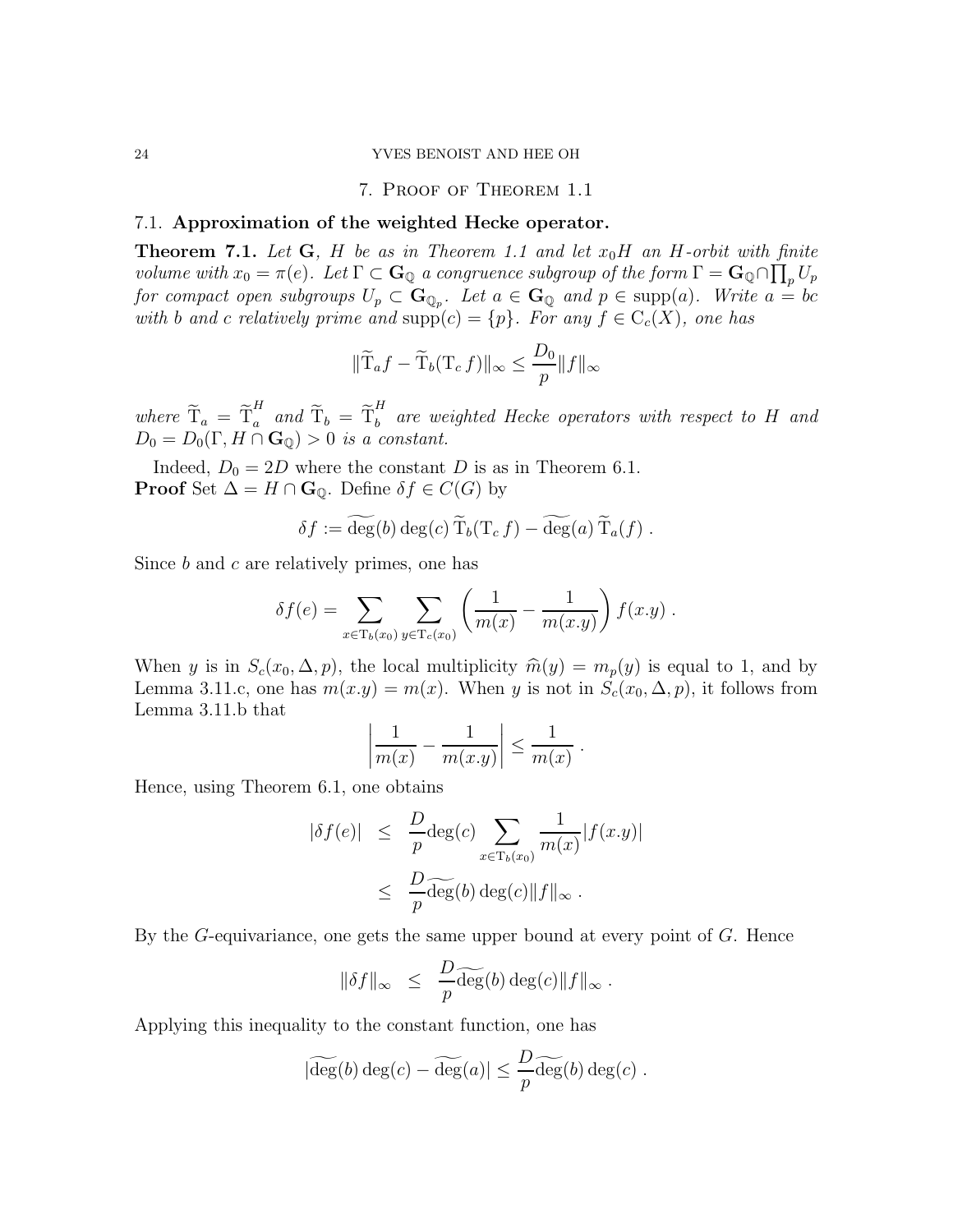Therefore,

$$
\|T_b(T_c f) - T_a f\|_{\infty}
$$
\n
$$
= \|\frac{1}{\widehat{\deg}(b) \deg(c)} \sum_{x \in T_b(x_0)} \sum_{y \in T_c(x_0)} \frac{f(x,y)}{m(x)} - \frac{1}{\widehat{\deg}(a)} \sum_{x \in T_b(x_0)} \sum_{y \in T_c(x_0)} \frac{f(x,y)}{m(x,y)}\|_{\infty}
$$
\n
$$
\leq \frac{\|\delta f\|_{\infty}}{\widehat{\deg}(b) \deg(c)} + \left|1 - \frac{\widehat{\deg}(a)}{\widehat{\deg}(b) \deg(c)}\right| \|\widetilde{T}_a f\|_{\infty}
$$
\n
$$
\leq \frac{2D}{p} \|f\|_{\infty}
$$

which is the bound we were looking for.  $\Box$ 

7.2. Proof of Theorem 1.1. By Theorem 5.5, we only need to consider the case when  $\#\text{supp}(a)$  is not bounded. Letting  $p_a := \max(\text{supp}(a))$ , we may now assume that  $p_a \to \infty$  as  $deg(a) \to \infty$ . As in the proof of Theorem 5.5, we may assume that  $x_0 = \pi(e)$  and  $\Gamma$  is of the form  $G_{\mathbb{Q}} \cap \prod_p U_p$ .

Let  $f \in C_c(X)$  with  $\int_X f d\mu_X = 0$ . Applying Theorem 7.1 with  $p_a$ , one has, writing  $a = bc$  with b, c relatively prime and supp $(c) = \{p_a\},\$ 

$$
\lim_{a\in S} \|\widetilde{\mathrm{T}}_a f - \widetilde{\mathrm{T}}_b (\mathrm{T}_c f)\|_{\infty} = 0.
$$

We note that, since  $X$  is compact, Theorem 2.1 implies that

(7.2) 
$$
\lim_{\deg(c)\to\infty} ||T_c f||_{\infty} = 0.
$$

It is easy to see that  $deg(c) \geq p_a$  for all sufficiently large  $p_a$ . Hence as  $deg(a) \to \infty$ ,  $deg(c) \rightarrow \infty$ .

Since  $\widetilde{T}_b$  decreases the sup norm, one has

$$
\lim_{a \in S} \|\widetilde{\mathrm{T}}_a f\|_{\infty} \le \lim_{a \in S} \|\mathrm{T}_c f\|_{\infty}
$$

and hence

$$
\lim_{a \in S} \|\widetilde{\mathbf{T}}_a f\|_{\infty} = 0.
$$

This finishes the proof of Theorem 1.1 by Lemma 2.6.  $\Box$ 

Remark The assertion (7.2) is the only place in the proof of Theorem 1.1 where we use the cocompactness hypothesis on Γ. Note that in the case when  $\#\text{supp}(a)$  is unbounded, our proof of Theorem 1.1 works for the case H compact as well.

Since  $\lambda_a(X) = \widetilde{\deg}^H(a) \cdot \lambda_H(x_0H)$ , the following corollary shows that  $deg(a) \to \infty$ if and only if  $\lambda_a(X) \to \infty$  as mentioned in the introduction.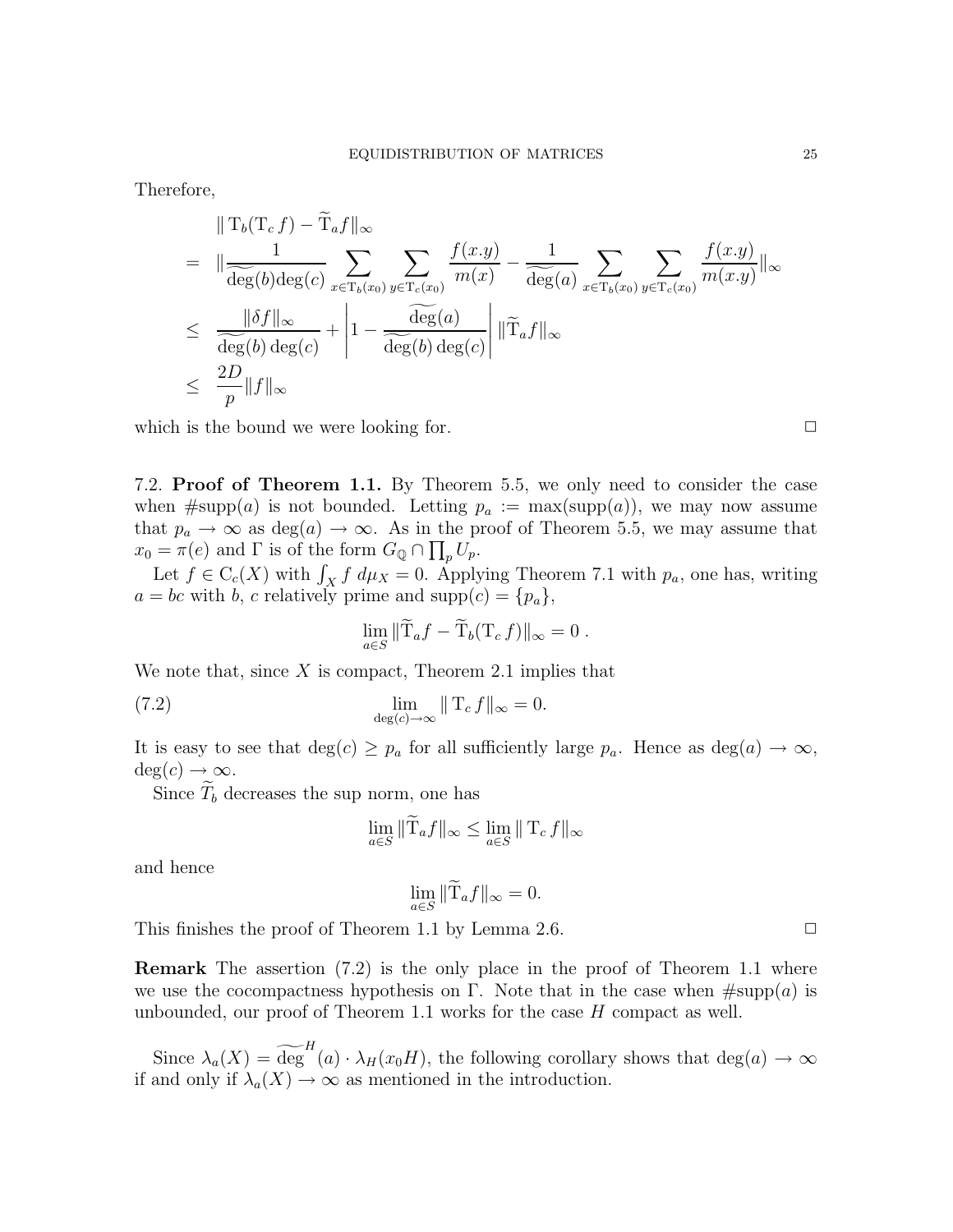Corollary 7.3. Let G, H be as in Theorem 1.1 and  $\Gamma$  be any congruence subgroup. For a sequence  $\{a \in G_{\mathbb{Q}}\}$ , one has the equivalence:

$$
\deg(a) \to \infty \Longleftrightarrow \widetilde{\deg}^H(a) \to \infty .
$$

**Proof** Since  $\widetilde{\deg}^H(a) \leq \deg(a)$  clearly, we only have to prove the implication  $\Longrightarrow$ .

When  $\#\text{supp}(a)$  is bounded, we have seen in Proposition 4.5 that the multiplicities are bounded by some integer  $m_0$ . Hence  $\deg(a) \leq m_0 \deg(a)$ .

Suppose  $\#\text{supp}(a)$  goes to infinity. By Lemma 3.7, one has

$$
\widetilde{\deg}(a) \ge \prod_p \widehat{\deg}_p(a)
$$

where  $\widehat{\deg}_p(a) = \sum$  $x \in T_{ap}(x_0)$ 1  $m_p(x, H \cap \mathbf{G}_{\mathbb{Q}})$ . Letting  $p_a = \max(\text{supp}(a))$ , one obtains from 6.1 that for  $p_a > D_0$ 

$$
\widetilde{\deg}(a) \ge \widehat{\deg}_{p_a}(a) \ge \left(1 - \frac{D}{p_a}\right) \deg(a_{p_a}) \ge \frac{1}{2} \deg(a_{p_a}) \ge p_a/2.
$$

To prove the last inequality, just use the remark following the proof of Lemma 6.4.

In both cases,  $deg(a)$  goes to infinity.

## 8. Duality and double classes

8.1. Hecke orbits on  $G/H$ . Corollary 1.2 will be a consequence of Theorem 1.1 and of the following proposition. Recall that a Radon measure on a locally compact Hausdorff space simply means a locally finite regular Borel measure.

**Proposition 8.1.** Let G be a locally compact group. Let  $\Gamma$  and H be two closed subgroups of G. Fix a right Haar measure  $\lambda_{\Gamma}$  on  $\Gamma$  and a left Haar measure  $\lambda_H$  on H. Then there are homeomorphisms among the following spaces equipped with the weak  $*$ topologies

$$
\left\{\begin{array}{c}\text{right } H\text{-invariant} \\ \text{Radon measures} \\ \text{on } \Gamma\backslash G \\ \mu \end{array}\right\} \leftrightarrow \left\{\begin{array}{c}\text{left }\Gamma\text{-invariant and} \\ \text{right } H\text{- invariant} \\ \text{Radon measures on } G\end{array}\right\} \leftrightarrow \left\{\begin{array}{c}\text{left }\Gamma\text{-invariant} \\ \text{Radon measures} \\ \text{on } G/H\end{array}\right\}
$$

qiven by, for any  $f \in C_c(G)$ ,

$$
\int_{\Gamma \backslash G} (\int_{\Gamma} f(\gamma g) d\lambda_{\Gamma}(\gamma)) d\mu(\Gamma g) = \int_{G} f(g) d\nu(g) = \int_{G/H} (\int_{H} f(gh) d\lambda_{H}(h)) d\rho(gH) .
$$

This proposition follows immediately by applying the following general lemma twice.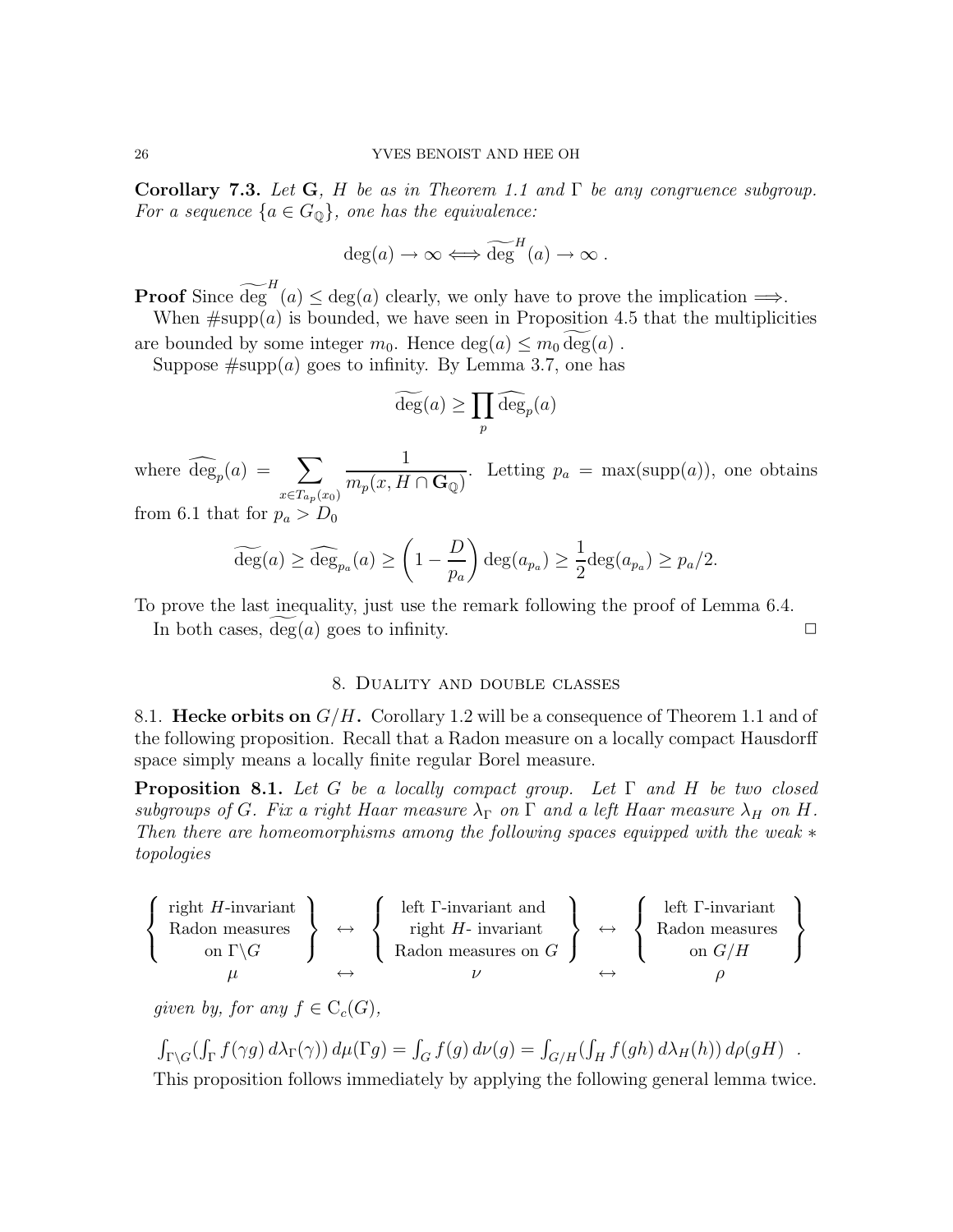**Lemma 8.2.** Let  $G$  be a locally compact group and  $H$  a closed subgroup of  $G$ . Fix a left Haar measure  $\lambda_H$  on H. Then there is a homeomorphism between the following spaces

$$
\left\{\begin{array}{c}\text{right }H\text{-invariant} \\ \text{Radon measures on }G\end{array}\right\}\quad \longleftrightarrow\quad \left\{\begin{array}{c}\text{Radon measures}\\\text{on }G/H\end{array}\right\}
$$

given by, for any  $f \in C_c(G)$ ,

$$
\int_G f(g) d\nu(g) = \int_{G/H} (\int_H f(gh) d\lambda_H(h)) d\rho(gH) .
$$

**Proof** The map  $I: C_c(G) \to C_c(G/H)$  defined by

$$
I(f)(gH) = \int_H f(gh)d\lambda_H(h)
$$

is surjective [Ra, Lemma 1.1]. For a given right H-invariant Radon measure  $\nu$  on G, define

$$
\rho(I(f)) := \int_G f(g)d\nu(g) = \nu(f)
$$

for  $f \in C_c(G)$ . To check this is well defined, suppose that  $I(f) = 0$ . Then

$$
\int_G I(f)(gH)d\nu(g) = 0.
$$

By applying Fubini's lemma, one has  $\int_H \int_G f(gh) d\nu(g) d\lambda_H(h) = 0$ . Since  $\nu$  is right H-invariant, it follows that  $\int_H \nu(f) d\lambda_H(h) = 0$  and hence  $\nu(f) = 0$ . Hence  $\rho$  defines a Radon measure on  $G/H$ . Now for a given  $\rho$ , one can define a right H-invariant measure  $\nu$  on G as above. Clearly this map  $\nu \to \rho$  is a homeomorphism.

Note that if  $\Gamma$  is a closed subgroup of G, then the left  $\Gamma$ -invariant measures  $\nu$  correspond to the left Γ-invariant measures  $\rho$  in the above lemma, and hence Proposition 8.1 follows.

Proof of Corollary 1.2 Let dq and dh denote the Haar measures on G and H respectively so that  $\Gamma \backslash G$  and  $(\Gamma \cap H) \backslash H$  have both volume 1. Let  $\lambda$  be the G-invariant measure  $\lambda$  on  $G/H$  to be the "quotient" of dg by dh, i.e., for any  $f \in C_c(G)$ , we have

$$
\int_G f dg = \int_{G/H} \int_H f(gh) \, dh d\lambda[g].
$$

In this case, one has  $\lambda_a(X) = \deg(a)$  and one can take

$$
c_a = \deg(a) \; .
$$

In fact, according to the homeomorphism given in Proposition 8.1, each  $H$ -invariant measure  $\mu_a = c_a^{-1} \lambda_a$  on  $X = \Gamma \backslash G$  correspond to the *Γ*-invariant measure  $\rho_a$  on  $V =$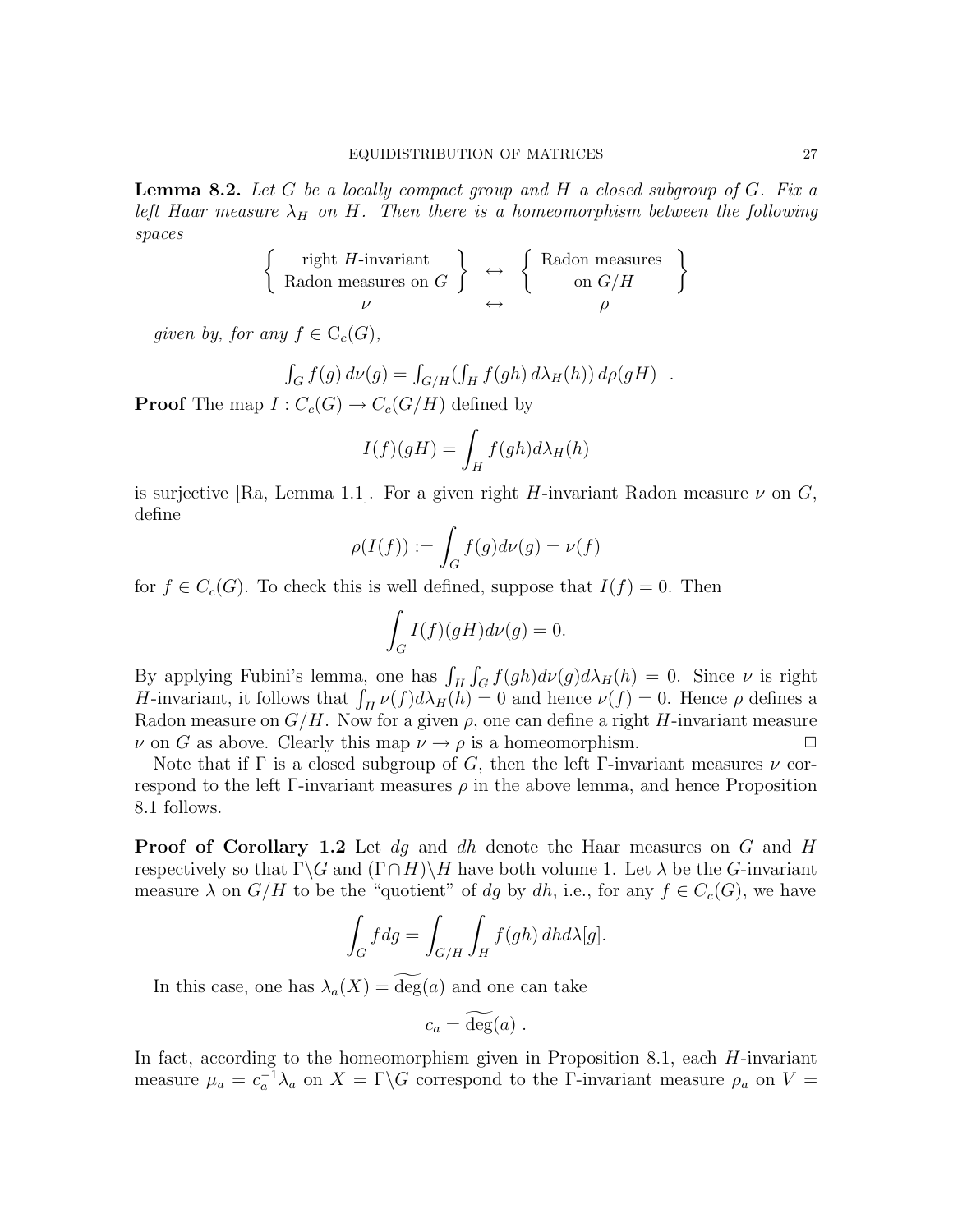$G/H$  given by

$$
\rho_a(\Omega) = \frac{1}{c_a} \# (V_a \cap \Omega)
$$

for any measurable subset  $\Omega \subset V$ , and the measure  $\mu_X$  on  $X = \Gamma \backslash G$  correspond to the measure  $\lambda$  on  $V = G/H$ . By Theorem 1.1, the sequence  $\mu_a$  converges to  $\mu_X$ , and hence the sequence  $\rho_a$  converges to  $\lambda$ .

**Remark 8.3.** Corollary 1.2 is still true even if  $G$  is not necessarily simply connected and  $\Gamma$  is not necessarily cocompact if one take  $G = \mathbf{G}(\mathbb{R})^0$  and  $a \in G_{\mathbb{Q}}$  with  $\#\text{supp}(a)$ uniformly bounded. The same proof works, replacing Theorem 1.1 by Theorem 5.5.

**Proof of Corollary 1.3** Denote by H the centralizer of s in G. Then H is a noncompact torus, which is Q-anisotropic. The last condition is equivalent to saying the H-orbit  $[e]$ H is compact in  $\Gamma \backslash G$ . The homogeneous space  $V = G/H$  can be identified with  $C(s)$  via the map  $g \mapsto gsg^{-1}$ , and this identification carries  $V_a$  to the set

$$
\{t \in \mathcal{C}(s) \mid t = gsg^{-1} \text{ for some } g \in \Gamma a \Gamma\}.
$$

Hence this corollary is a special case of Corollary 1.2.  $\Box$ 

8.2. Conjugacy classes of rational matrices. We can now come back to our concrete example.

**Proof of Proposition 1.4** Denote by  $M_0$  the companion matrix associated to the polynomial  $P(T) = T^N + a_{N-1}T^{N-1} + \cdots + a_0$  with  $N \geq 3$ :

$$
M_0 := \left(\begin{array}{cccc} 0 & 1 & \cdots & 0 \\ 0 & 0 & \cdots & 0 \\ \vdots & & & 1 \\ -a_0 & -a_1 & \cdots & -a_{N-1} \end{array}\right)
$$

.

Let  $\mathrm{GL}_N^+(\mathbb{R})$  denote the subgroup of  $\mathrm{GL}_N(\mathbb{R})$  consisting of all matrices of positive determinant. As is well known, V (resp.  $V_{\mathbb{Q}}$ ) is the conjugacy class of  $M_0$  in  $\mathrm{GL}^+_{N}(\mathbb{R})$ (resp.  $GL_N^+(\mathbb{Q})$ ). Note that the centralizer of  $M_0$  in  $\mathbf{PGL}_N$  is a maximal torus which is R-isotropic since  $N \geq 3$  and Q-anisotropic since P is irreducible (cf. [EMS]). Hence if we set  $G = \text{PGL}_N^+(\mathbb{R})$  and H to be the centralizer of  $M_0$  in G, then G and H satisfies the assumptions in Theorem 5.5 (with  $G = PGL_N$ ) and we may identify V with  $G/H$ via the map  $gM_0g^{-1} \mapsto gH$ . Now by Remark 8.3, we may apply Corollary 1.2 to this case with  $\Gamma = \text{PGL}_N^+(\mathbb{Z}) = \text{SL}_N(\mathbb{Z})$ , provided # supp $(a)$  are uniformly bounded.

Set  $a_m = \text{diag}(m_1, \ldots, m_N)$ . The condition on m in Proposition 1.4 is equivalent to saying that  $\#\text{supp}(a_m)$  are uniformly bounded for all m. Therefore we only need to check that

(8.4) 
$$
V_m = \mathrm{Ad}(\mathrm{SL}_N(\mathbb{Z})a_m \mathrm{SL}_N(\mathbb{Z}))(M_0).
$$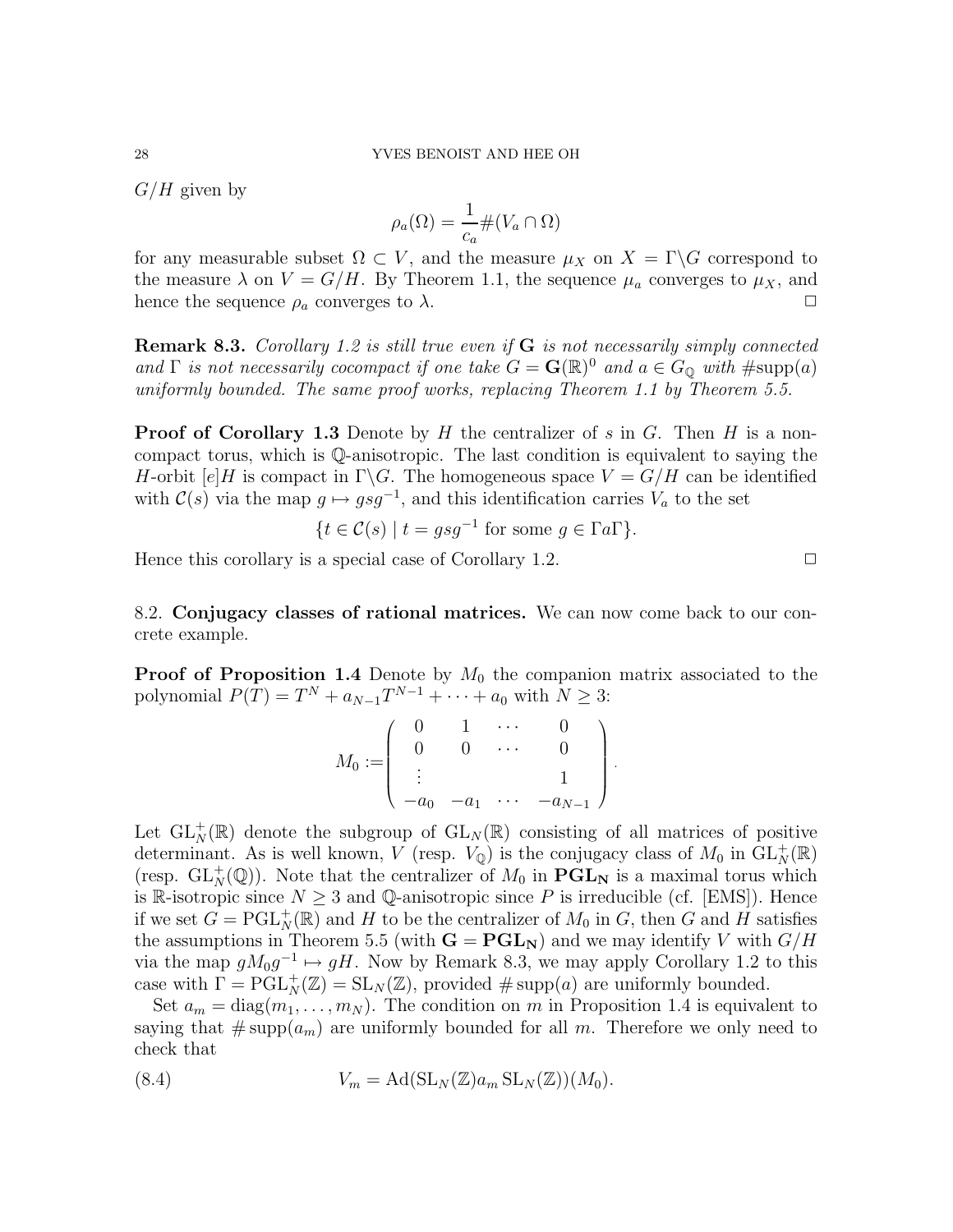Set

$$
\mathcal{L} := \{ \Lambda \mid \text{finite index } \mathbb{Z}\text{-submodule of }\mathbb{Z}[\alpha] \} / \sim
$$

where  $\Lambda_1 \sim \Lambda_2$  if and only if  $\Lambda_1 = u\Lambda_2$  for some non-zero  $u \in \mathbb{Q}(\alpha)$ .

In the space  $\mathcal{L}$ , we may define, for each  $m = (m_1, \dots, m_N)$ , the Hecke orbit  $T_m(\mathbb{Z}[\alpha])$ of  $\mathbb{Z}[\alpha]$  to be

$$
T_m(\mathbb{Z}[\alpha]) := \{ [\Lambda] \in \mathcal{L} \mid \mathbb{Z}[\alpha] / \Lambda \simeq \bigoplus_{i=1}^N \mathbb{Z} / m_i \mathbb{Z} \}.
$$

Define the map  $\phi: V_{\mathbb{Q}} \to \mathcal{L}$  by  $M \mapsto [\Lambda_{\xi_M}]$  where  $\xi_M = (\xi_1, \ldots, \xi_N) \in \mathbb{Z}[\alpha]^N$ is an eigenvector of M for  $\alpha$ . Since the eigenvector  $\xi_M$  of M for  $\alpha$  is unique up to multiplication by  $\mathbb{Q}(\alpha)$ ,  $\phi$  is well defined. Observing that

$$
V_m = \phi^{-1}(\mathrm{T}_m(\mathbb{Z}[\alpha])),
$$

the following lemma provides (8.4).

**Lemma 8.5.** The map  $\phi: V_{\mathbb{Q}} \to \mathcal{L}$  is a surjection such that for any  $m = (m_1, \dots, m_N)$ with  $m_i \in \mathbb{N}$ ,  $m_{i+1}|m_i$  for all i and  $m_N = 1$ ,

$$
\mathrm{Ad}(\mathrm{SL}_N(\mathbb{Z})a_m \mathrm{SL}_N(\mathbb{Z}))(M_0) = \phi^{-1}(\mathrm{T}_m(\mathbb{Z}[\alpha]))
$$

**Proof** If we set  $\xi_0 := (1, \alpha, \dots, \alpha^{N-1})^t \in \mathbb{Z}[\alpha]^N$ , then  $M_0 \xi_0 = \alpha \xi_0$ . Let  $[\Lambda] \in \mathcal{L}$ . Since  $(1, \alpha, \ldots, \alpha^{N-1})$  is a basis of the Z-module  $\mathbb{Z}[\alpha]$ , there exists  $g = (g_{ij}) \in GL^+(\mathbb{Q})$  $\mathcal{M}_N(\mathbb{Z})$  such that  $(\xi_1,\cdots,\xi_N)$  is a basis for  $\Lambda$  where  $(\xi_1,\cdots,\xi_N)^t = g\xi_0$ . Clearly,  $g\xi_0$  is an eigenvector for  $M := gM_0g^{-1}$  with respect to the eigenvalue  $\alpha$ . Hence  $\phi(gM_0g^{-1})=[\Lambda]$ . This shows  $\phi$  is surjective.

By the elementary divisor theory, any  $g \in GL_N(\mathbb{Q})$  belongs to  $SL_N(\mathbb{Z})a_m SL_N(\mathbb{Z})$ where  $a_m = \text{diag}(m_1, \dots, m_N)$  is the unique diagonal element with the property that  $m_i \in \mathbb{N}, m_{i+1}|m_i$  for all i and  $m_N = 1$ . Moreover, by the structure theorem for  $\mathbb{Z}$ submodules of  $\mathbb{Z}^N$ , for  $\xi = g\xi_0$  with  $g \in GL^+(\mathbb{Q})$ , the quotient  $\mathbb{Z}[\alpha]/\Lambda$  is isomorphic to  $\bigoplus_{i=1}^N \mathbb{Z}/m_i\mathbb{Z}$  for some  $\Lambda \in [\Lambda_\xi]$  if and only if  $g \in SL_N(\mathbb{Z})a_m SL_N(\mathbb{Z})$ . This finishes the  $\Box$  proof.  $\Box$ 

It is easy to see that the same proof holds for  $N = 2$  and  $\alpha \in \mathbb{R}$  as well. However the arguments in this paper does not prove the case of  $N = 2$  with  $\alpha \in \mathbb{C}$ , which we believe to be still true.

#### **REFERENCES**

- [Bo] A. Borel Linear algebraic groups, GTM 126, Springer (1991).
- [BH] A. Borel and Harish-Chandra Arithmetic subgroups of algebraic groups, Ann. Math., Vol 75, 1962, pp. 485–535.
- [COU] L. Clozel, H. Oh and E. Ullmo Hecke operators and equidistribution of Hecke points, Inv. Math. 144 (2003) p.327-351.
- [EMS] A. Eskin, S. Mozes, N. Shah Unipotent flows and counting lattice points on homogeneous varieties, Annals of Math. 143 (1996) p.149-159.
- [EO1] A. Eskin, H. Oh Ergodic theoretic proof of equidistribution of Hecke points, To appear in Erg. The. & Dyn. Sys.
- [EO2] A. Eskin, H. Oh Representations of integers by an invariant polynomial and unipotent flows, Preprint  $(2003)$ .